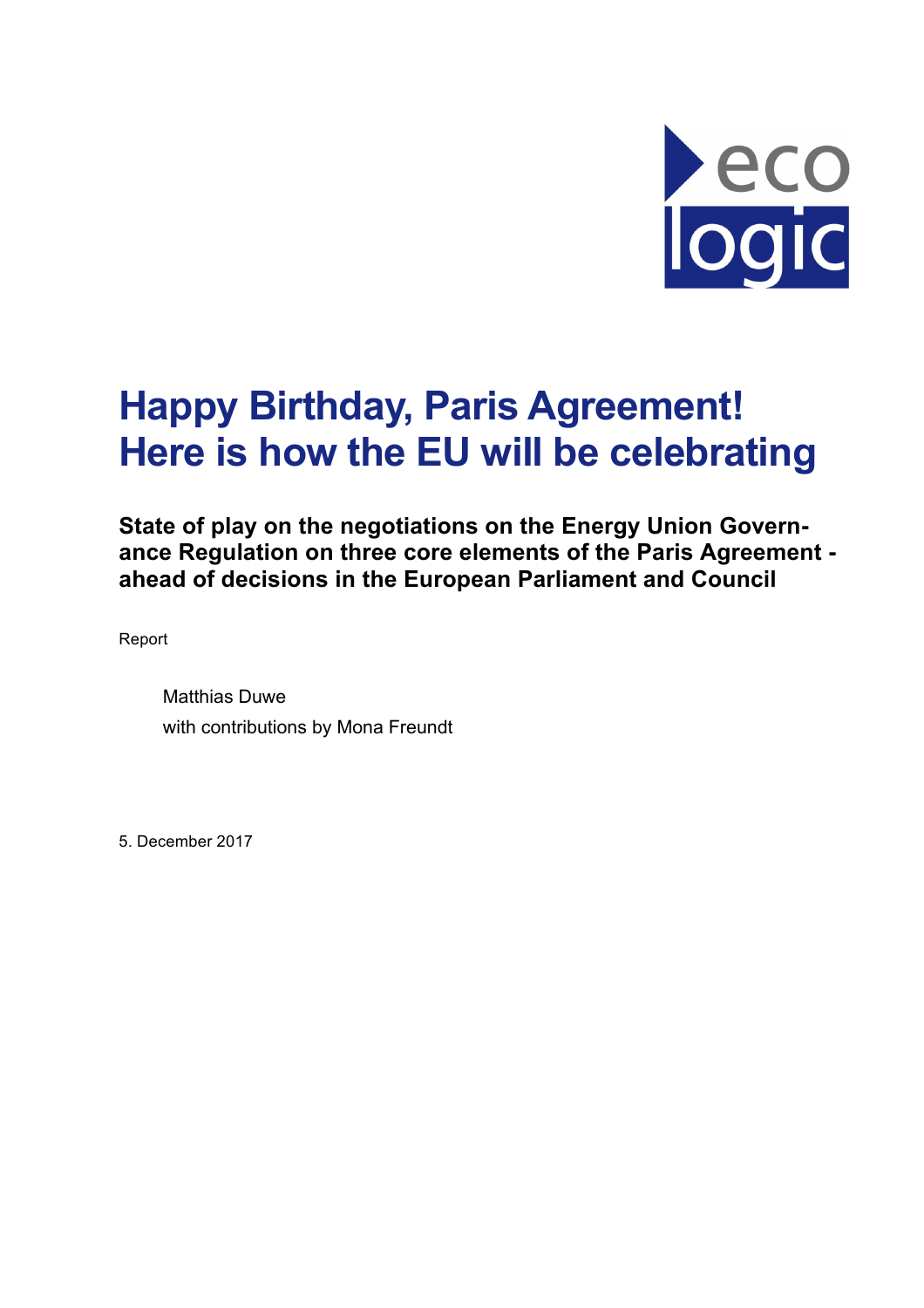#### **About the Ecologic Institute**

The Ecologic Institute is a private not-for-profit think tank for applied environmental research, policy analysis and consultancy with offices in Berlin, Brussels and Washington DC. An independent, nonpartisan body, the Ecologic Institute is dedicated to bringing fresh ideas to environmental policies and sustainable development. The Ecologic Institute's work programme focuses on obtaining practical results. It covers the entire spectrum of environmental issues, including the integration of environmental concerns into other policy fields. Founded in 1995, the Ecologic Institute is a partner in the network of Institutes for European Environmental Policy. The Ecologic Institute acts in the public interest.

#### **About this report**

This report has been prepared on the back of research and analysis on the Paris Agreement, the EU's 2030 climate and energy framework and transformational 2050 strategies (and policy options) that Ecologic Institute has been carrying out over the last 5 years, for and with the support of a range of funders and clients. Relevant previous papers are cited in this paper. We have benefited from the conversations with and feedback received by many colleagues and partners in the work in this line of research – and profit from their respective thinking and related publications.

The authors are grateful for specific feedback and comments received on drafts of this paper.

While it is unusual for Ecologic Institute to produce an analysis whose subject is going to change, potentially days after publication, we hope to have produced an input to an ongoing EU policy debate that is timely and relevant for policy-makers, especially in the European Parliament and for the European Council negotiations.

#### **Disclaimer**

The European Climate Foundation funded this analysis. The Ecologic Institute is appreciative of this support. Opinions expressed in this report represent the views of the authors and do not necessarily represent the official position or policies of the European Climate Foundation. The responsibility for the content of this publication lies solely with the authors.

#### **We welcome comments and feedback on this report.**

#### **Contact**

Matthias Duwe Head, Climate Ecologic Institute Pfalzburger Straße 43/44 10717 Berlin, Germany

E-Mail: matthias.duwe@ecologic.eu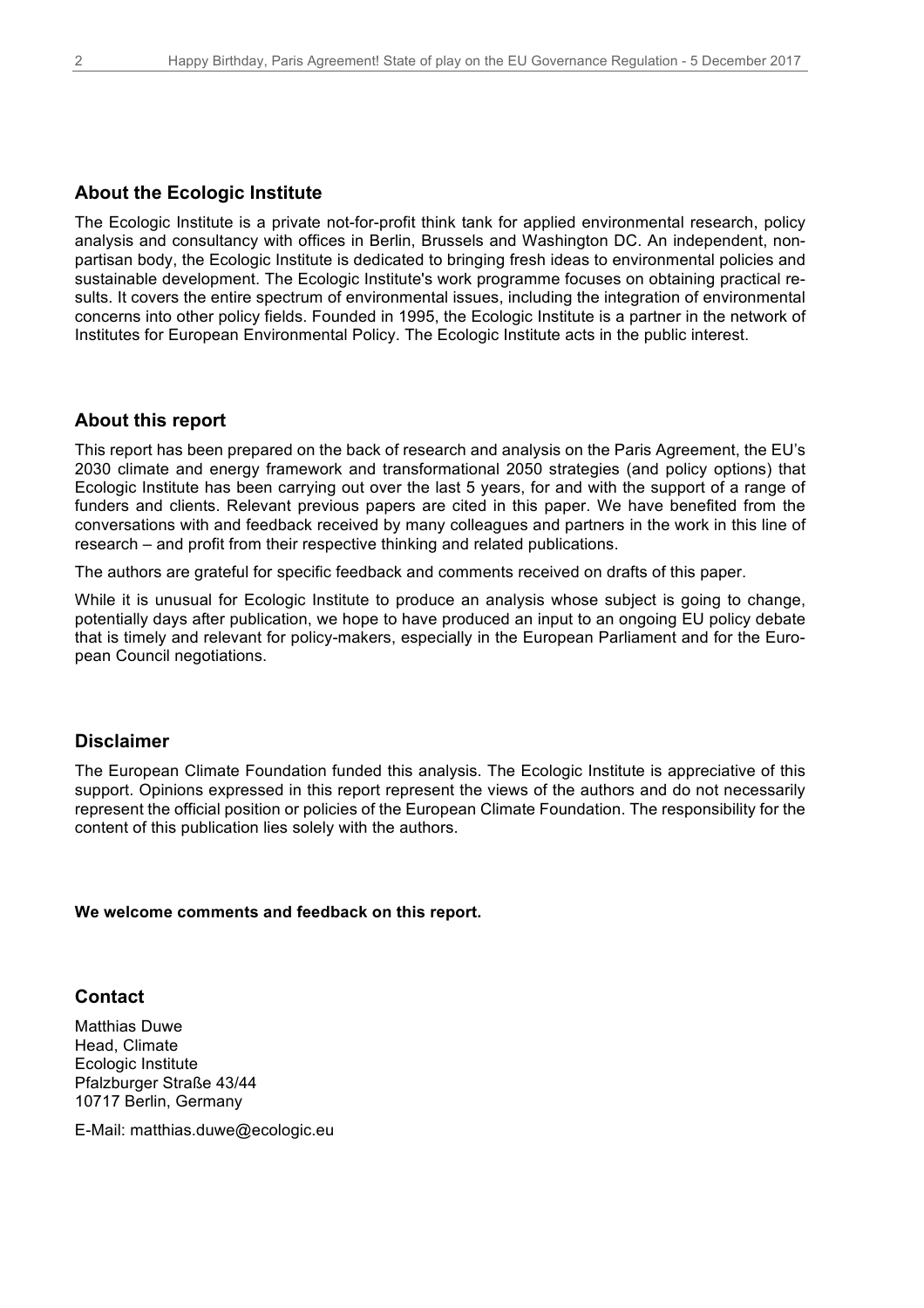### **Summary**

As the Paris Agreement prepares to celebrate its second birthday on December 12th, the European Union is reaching a decisive stage in the negotiations on the so-called Governance Regulation (COM(2016)759) in both the European Parliament and Council. The Paris Agreement (PA) sets ambitious long-term goals and establishes a universally supported governance process for meeting them. The success of the Agreement depends on a sincere implementation of its core elements, like a review process to increase ambition over time. The Governance Regulation (GReg) provides a vehicle through which the EU could internalise the Paris processes and thereby confirm the EU's credibility as a champion of the Paris system – and reap the added value that they can provide (e.g. a long-term target and long-term strategies). Although the European Commission proposal opened the space for innovation, it falls short in a number of important respects. Internal deliberations in the Council and especially in the European Parliament show marked improvements, which need to be maintained to ensure the EU has a proper "implementation birthday gift" for the Paris Agreement.

| <b>Paris</b><br><b>Agreement</b><br>element | <b>Commission GReg proposal</b><br>of 30 November 2016                                                                                                                                                                                                                                                                                                        | <b>European Parliament (EP)</b><br><b>Compromise amendments</b>                                                                                                                                                                                                                                                                        | European Council (Rev.5 - of<br><b>28 November 2017)</b>                                                                                                                                                                                                                                         |  |
|---------------------------------------------|---------------------------------------------------------------------------------------------------------------------------------------------------------------------------------------------------------------------------------------------------------------------------------------------------------------------------------------------------------------|----------------------------------------------------------------------------------------------------------------------------------------------------------------------------------------------------------------------------------------------------------------------------------------------------------------------------------------|--------------------------------------------------------------------------------------------------------------------------------------------------------------------------------------------------------------------------------------------------------------------------------------------------|--|
| 1. Long-<br>term<br>objectives              | No proper EU long-term target<br>enshrined. The Paris Agreement<br>is in general not prominently<br>featured - and the PA's long-<br>term objectives are hardly<br>mentioned. The EU's 2050<br>target only appears in Article 14<br>on Long Term Strategies (LTS).                                                                                            | Proposed compromise amendments<br>put an emphasis on long-term goals,<br>introducing the notion of a carbon<br>budget and also include more<br>ambitious 2050 targets ("net zero"<br>by 2050 the latest - if only in Article<br>14, not 1). The EP could decide to<br>have the GReg as the place to<br>establish an EU target in law.  | The Council marginally improves<br>on the Commission regarding<br>references to Paris and its long-<br>term objectives (see also review<br>below). It does not, however,<br>establish an EU 2050 target<br>upfront (Article 1), nor does it<br>improve on the target set out in<br>Article 14.   |  |
| 2. Pledge &<br>review<br>system             | <b>Essentially ignores the PA</b><br>review cycle, remains silent on<br>how and when the EU would<br>review its own Nationally<br>Determined Contribution – and<br>even misaligns timing of the<br>review of the GReg with the PA<br>schedule.                                                                                                                | Proposed amendments (no CAs)<br>explicitly make the link to the Paris<br>review cycle, connecting the timing<br>of the GReg review specifically with<br>the PA's timing. Furthermore, they<br>oblige the Commission to consider<br>the adequacy of the EU's NDC and<br>to make proposals.                                              | Inserts a reference to the Paris<br>Agreement's objectives in the<br>Review Article – but sticks with<br>misaligned timing and does not<br>make a specific call for ratcheting<br>up ambition.                                                                                                   |  |
| 3. Long-<br>term<br>strategies              | Relies strongly on the existing<br><b>MMR Article on long-term</b><br>strategies, with the important<br>addition of a submission date -<br>but losing the obligation for an<br>EU LTS. Content and process<br>specifics are also missing. A key<br>challenge: the proposal does not<br>sufficiently guarantee that 2030<br>NECPs and 2050 LTS are<br>aligned. | Amendments provide many<br>opportunities for strengthening LTS.<br>making them a core feature of the<br>EU's future governance system.<br>Especially CA 18 A would produce a<br>step change from the Commission's<br>proposal, especially regarding<br>mandatory alignment of LTS and<br>NECPs and by providing a template<br>for LTS. | <b>Council puts LTS before NECPs</b><br>in Article $1.1$ – and provides for<br>better language to ensure<br>consistency between them.<br>However, few other<br>improvements: no additional<br>provision on harmonised content.<br>no process specifics, no template.                             |  |
| <b>Summary</b><br>per<br><i>institution</i> | <b>The Commission proposal</b><br>essentially fails to implement<br>two of the three core Paris<br>elements - gaps the other<br>institutions need to fill. A<br>submission deadline on the<br><b>LTS is an improvement over</b><br>existing framework, but<br>timeframes and a lack of<br>process risk weakening their<br>use considerably.                   | The current set of amendments in<br>the EP has the potential to<br>improve markedly upon the<br><b>Commission's proposal on all</b><br>three elements - if the right<br>options are adopted in the<br>leading Committees and later in<br><b>Plenary.</b><br>(Assessment could turn green)                                              | The current version of the<br><b>Council's joint position shows</b><br>some improvement over the<br>original proposal, especially on<br>the role of LTS - but still falls<br>short on the review cycle, the<br>long-term objective and on<br>process for the LTS.<br>(Assessment could turn red) |  |

#### **Analysis of the proposals by the three EU institutions on key elements of the Paris Agreement**\*

\*the colour coding indicates whether the proposal by each European institution is seen as "implementing the Paris Areement's elements well" (green), "needs improvement" (yellow) or "is insufficient" (red). The European Parliaments amendments are evaluated as good, yet it still needs to be seen whether its potential will be realised in the vote, thus in its the European Parliament summary status achieves a yellow mark up. The Council could turn red overall, if no additional improvements are made.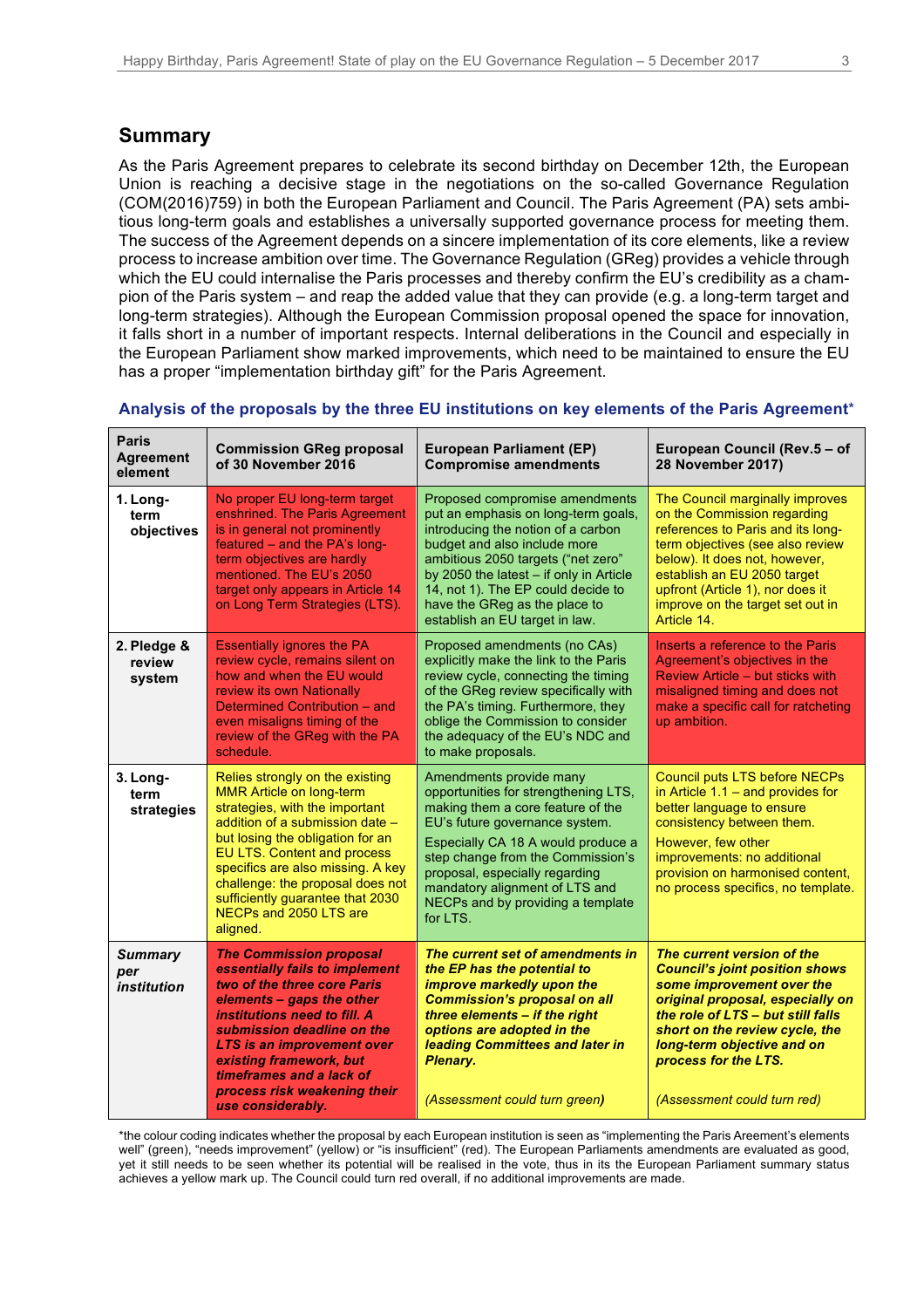# **List of Abbreviations**

| <b>ALDE</b>   | Alliance of European Liberals and Democrats                         |  |
|---------------|---------------------------------------------------------------------|--|
| CA            | <b>Compromise Amendment</b>                                         |  |
| <b>COP</b>    | <b>Conference of the Parties</b>                                    |  |
| <b>ECR</b>    | <b>European Conservatives and Reformists</b>                        |  |
| EЕ            | <b>Energy Efficiency</b>                                            |  |
| EFDD          | Europe of Freedom and Direct Democracy                              |  |
| ENVI          | Committee on the Environment, Public Health and Food Safety         |  |
| EP            | <b>European Parliament</b>                                          |  |
| <b>EPP</b>    | <b>European People's Party</b>                                      |  |
| ESR           | <b>Effort Sharing Regulation</b>                                    |  |
| ETS.          | <b>Emissions Trading System</b>                                     |  |
| <b>GHG</b>    | <b>Greenhouse Gas</b>                                               |  |
| Greens/EFA    | Greens-European Free Alliance                                       |  |
| GReg          | <b>Governance Regulation</b>                                        |  |
| <b>GUE</b>    | European United Left/Nordic Green Left European Parliamentary Group |  |
| <b>INDC</b>   | Intended Nationally Determined Contribution                         |  |
| <b>ITRE</b>   | Committee on Industry, Research and Energy                          |  |
| <b>LCDS</b>   | Low Carbon Development Strategies                                   |  |
| <b>LTS</b>    | Long-term strategy                                                  |  |
| <b>MEP</b>    | Member of the European Parliament                                   |  |
| MMR           | Monitoring Mechanism Regulation                                     |  |
| <b>NCEP</b>   | National Energy and Climate Plan                                    |  |
| <b>NDC</b>    | <b>Nationally Determined Contribution</b>                           |  |
| <b>PA</b>     | Paris Agreement                                                     |  |
| <b>RES</b>    | <b>Renewable Energy Sources</b>                                     |  |
| S&D           | Group of the Progressive Alliance of Socialists & Democrats         |  |
| <b>UNFCCC</b> | United Nations Framework Convention on Climate Change               |  |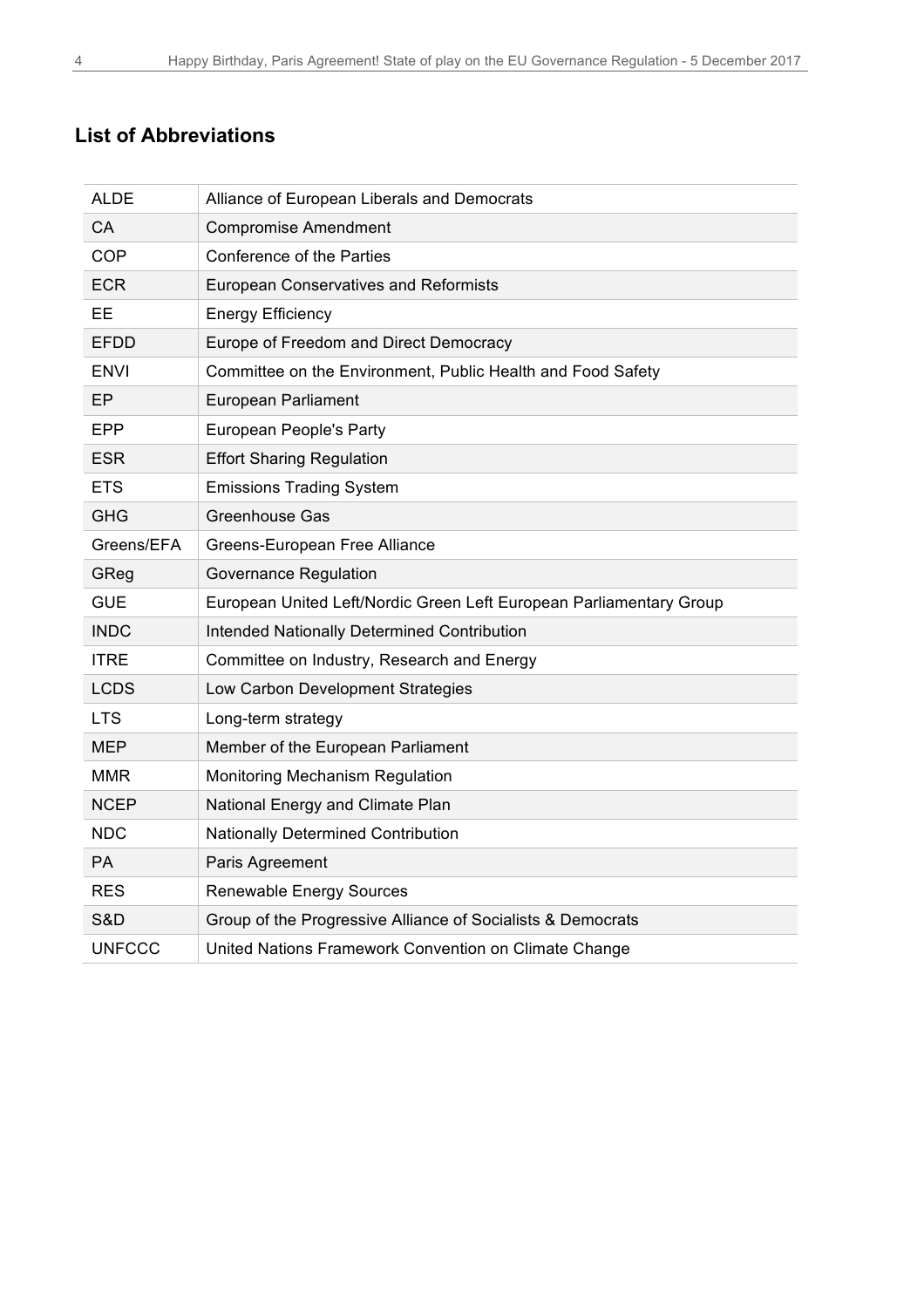# **Table of contents**

| 1            |       |  |  |
|--------------|-------|--|--|
| $\mathbf{2}$ |       |  |  |
| 3            |       |  |  |
| 4            |       |  |  |
|              | 4.1   |  |  |
|              | 4.1.1 |  |  |
|              | 4.1.2 |  |  |
|              | 4.1.3 |  |  |
|              | 4.1.4 |  |  |
|              | 4.2   |  |  |
|              | 4.2.1 |  |  |
|              | 4.2.2 |  |  |
|              | 4.2.3 |  |  |
|              | 4.2.4 |  |  |
|              | 4.3   |  |  |
|              | 4.3.1 |  |  |
|              | 4.3.2 |  |  |
|              | 4.3.3 |  |  |
|              |       |  |  |
| 5            |       |  |  |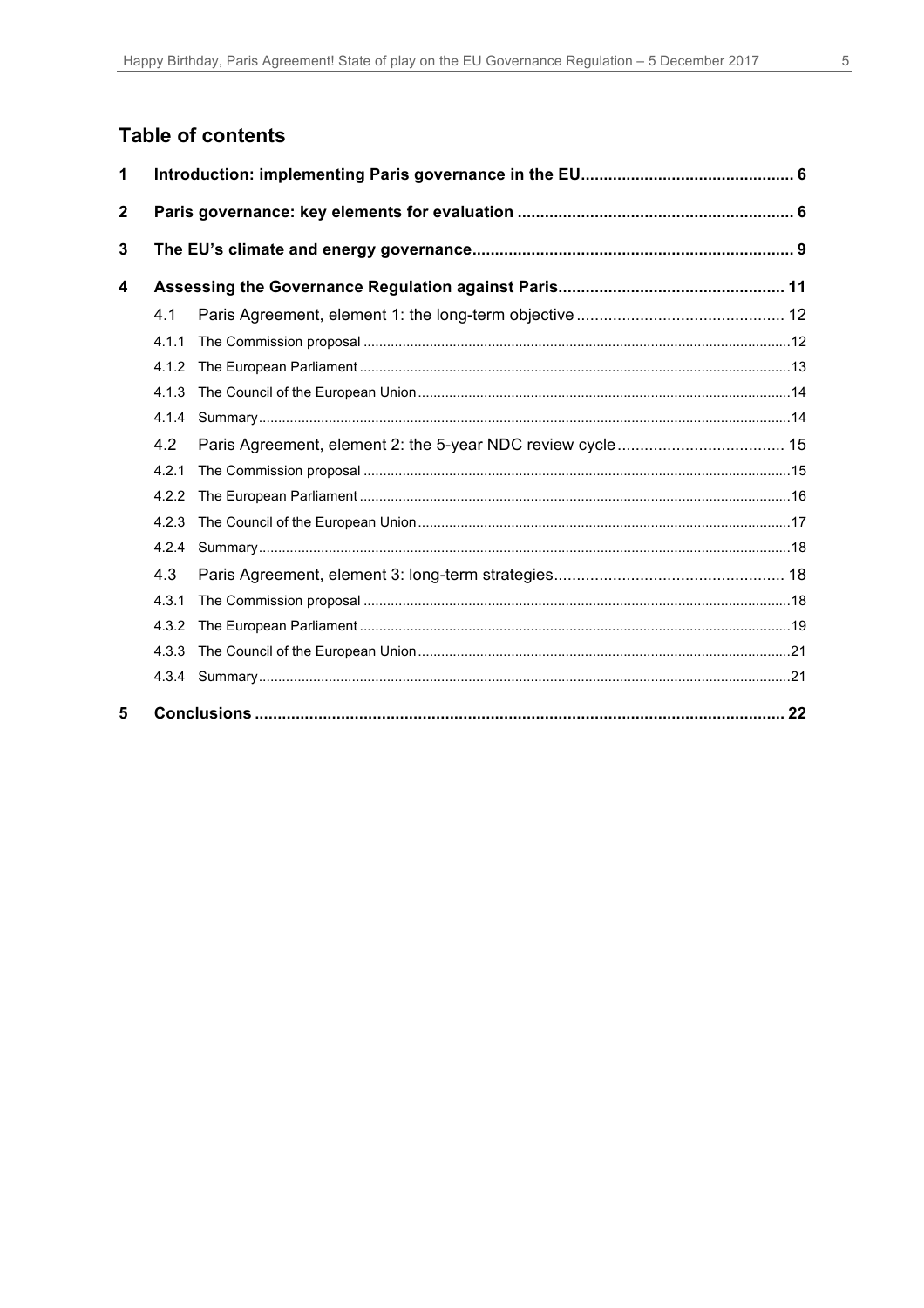# **1 Introduction: implementing Paris governance in the EU**

The Paris Agreement (PA) was adopted among great cheer from the participants in the room and the world on December 13<sup>th</sup>, 2015, at the 21<sup>st</sup> Conference of the Parties (COP) to the United Nations Framework Convention on Climate Change (UNFCCC). The treaty is considered a landmark in the international effort to stop dangerous climate change. It had considerable support from the European Union, led by host country France, which expended significant political, intellectual and economic capital to hold the meeting and organize a process that could deliver an agreement.

The Paris Agreement has adjusted central elements of the existing climate change regime and added new features, which together amount to a new and universally supported governance system. The PA includes long-term targets and spells out the magnitude of the change in global emissions required to avoid dangerous climate change. Secondly, it requires action by all countries but allows them to define their individual contributions by themselves – respecting their many respective differences. To marry these two components, the PA defines a procedural framework for process and facilitating action as a collective exercise. Most fundamentally, the Paris Agreement contains a governance process designed to combine a focus on near-term action with a focus on policy making consistent with achieving the long-term transformation to a largely carbon neutral world.

The EU as a long-time champion of international action on climate change put forward new targets for 2030 as its contribution already in October 2014.<sup>1</sup> The European Commission has since published a whole host of legislation (mainly revisions of existing policy instruments) to implement the 2030 targets and reshape elements of the EU's energy markets.

The EU system for 2030 will also see a few new features, especially concerning the governance of its 2030 targets, contained mainly in a separate piece of legislation, the 'Regulation on the Governance of the Energy Union', put forward by the European Commission in November 2016.<sup>2</sup> **It is in this law that several elements of the Paris Agreement's climate governance system could be implemented at the EU level.** Negotiations on this legislative file have been ongoing for many months, and are expected to reach a crucial waypoint in the first half of December 2017, with a committee vote in the European Parliament (following a draft report published in May 2017) and an attempt at arriving at a common position in the Council, facilitated by the Estonian Presidency.

This report analyses the proposed "Governance Regulation" (GReg) and the state of the debate in the Parliament and in Council (as per the latest set of documents available to the authors at the time of writing) against the extent to which they implement the Paris Agreement's core features. In other words, it assesses how far the EU has progressed towards implementing core elements of the Paris Agreement, as the treaty celebrates its second birthday.

# **2 Paris governance: key elements for evaluation**

The Paris Agreement "is an experiment that relies on the  $(...)$  persuasive impact"<sup>3</sup> of the processes it has set up. These connect 1) individual actions by all countries (with few qualifiers for what these should be) with 2) global long-term goals and 3) a process for assessing the sum of the contributions against these objectives. The process includes a review of national contributions that are expected to

European Council (2014). European Council (23 and 24 October 2014) – Conclusions, 2030 Climate and Energy Policy Framework, EUCO 169/14, CO EUR 13 CONCL 5, Brussels. http://data.consilium.europa.eu/doc/document/ST-169-2014-INIT/en/pdf

 $2$  European Commission (2016). Proposal for a regulation on the Governance of the Energy Union, amending Directive 94/22/EC, Directive 98/70/EC, Directive 2009/31/EC, Regulation (EC) No 663/2009, Regulation (EC) No 715/2009, Directive 2009/73/EC, Council Directive 2009/119/EC, Directive 2010/31/EU, Directive 2012/27/EU, Directive 2013/30/EU and Council Directive (EU) 2015/652 and repealing Regulation (EU) No 525/2013. 2016/0375 (COD). COM(2016) 759 final. https://ec.europa.eu/energy/sites/ener/files/documents/1\_en\_act\_part1\_v9\_759.pdf

<sup>3</sup> Bodle, R., Donat, L., & Duwe, M. (2016): The Paris Agreement: Rebooting Climate Cooperation ∙ The Paris Agreement: Analysis, Assessment and Outlook. Carbon & Climate Law Review (CCLR) Volume 10, Issue 1 (2016) pp. 5 - 22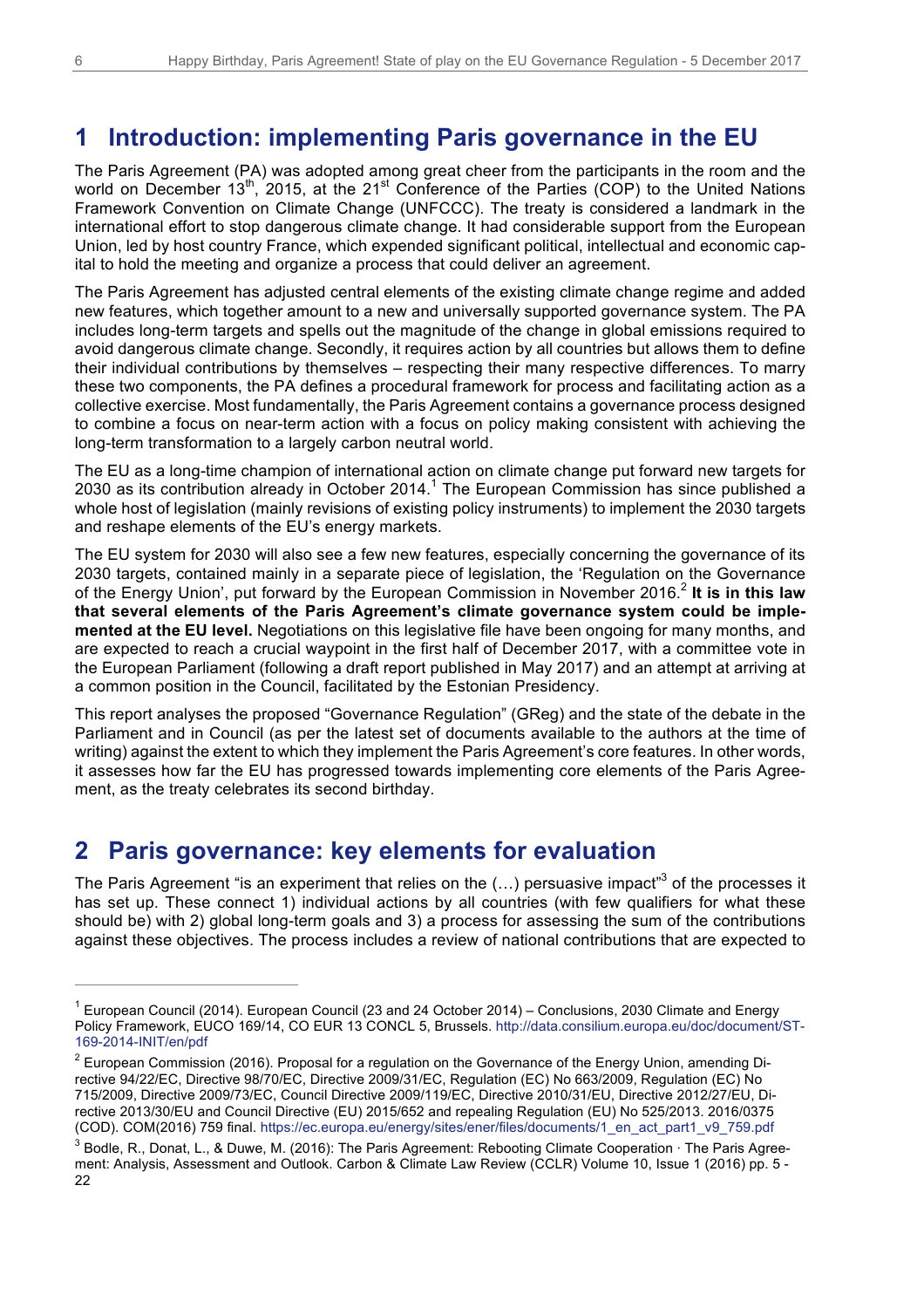increase in ambition over time. There is no guarantee that this new approach will work. It depends squarely on the stringency with which both the spirit of the PA as well as its core features are implemented by its Parties.

Despite the fact that the USA under its  $45<sup>th</sup>$  President Donald Trump have announced withdrawal from the treaty, positive momentum on the implementation of the Paris Agreement is visible around the world. Many countries are moving towards implementation of their national contributions and also many sub-national and non-governmental actors are taking action on climate change. And there is a growing interest in deploying dedicated governance frameworks to ensure that the long-term transformation at the heart of stopping climate change can be achieved. Long-term climate strategies and overarching climate laws are being deployed in many places around the world – in support of realizing the objectives of the Paris Agreement.<sup>4</sup>

Several elements are important for the successful implementation of the Paris Agreement, including some that still require specification through further negotiation, such as the Transparency Framework.<sup>5</sup> For the purposes of this report and the analysis of the state of the negotiations in the EU on the Governance Regulation, we have limited the choice of benchmarks to three main elements of direct relevance:

- 1) the long-term objectives (and their translation at the EU level)
- 2) the pledge & review cycle with ratcheting up over time and
- 3) the provision to develop long-term strategies.

These are spelled out and explained in more detail below.

#### **1. The long-term objectives: global temperature goals and an emission trajectory**

- The Paris Agreement defines several elements that can be identified as objectives. These are mainly formulated in Article 2 – but also in other Articles that reference the overarching goals in Article 2. Article 2 recalls the UNFCCC's objective.
- Specifically, Article 2.1(a) of the PA stipulates the goal to "Hold[..] the increase in global average temperature to well below 2°C above pre-industrial levels and pursuing efforts to limit the temperature increase to 1.5°C".
- Article 4.1 specifies that this goal requires a global emissions trajectory that starts with a "global peaking of greenhouse gas emissions as soon as possible", followed by "rapid reductions". This should lead to "a balance between anthropogenic emissions by sources and removals by sinks of greenhouse gases in the second half of this century", which can be interpreted to specify global carbon neutrality after 2050.

#### **2. Pledge & review cycle**

- Article 3 of the PA states that all countries that are parties to the agreement "are to undertake and communicate" nationally determined contributions (NDCs) – these represent their respective inputs to the collective effort and "will represent a progression over time". This notion of a series of NDCS that become more ambitious over time is repeated in Article 4.2 and 4.3, respectively.
- Article 4.9 establish 5-year cycle for the submission of NDCs, which should be revised on the basis of a review of the adequacy of the collective sum of the NDCs impact towards the target,

<sup>&</sup>lt;sup>4</sup> See Duwe et al. (2017) "Paris compatible" governance: long-term policy frameworks to drive transformational change. Ecologic Institute. Berlin. https://www.ecologic.eu/15218

<sup>5</sup> Paris Agreement (2015). Report of the Conference of the Parties on its twenty-first session, held in Paris from 30 November to 13 December 2015. Addendum. Part two: Action taken by the Conference of the Parties at its twentyfirst session. UNFCCC Secretariat. http://unfccc.int/resource/docs/2015/cop21/eng/10a01.pdf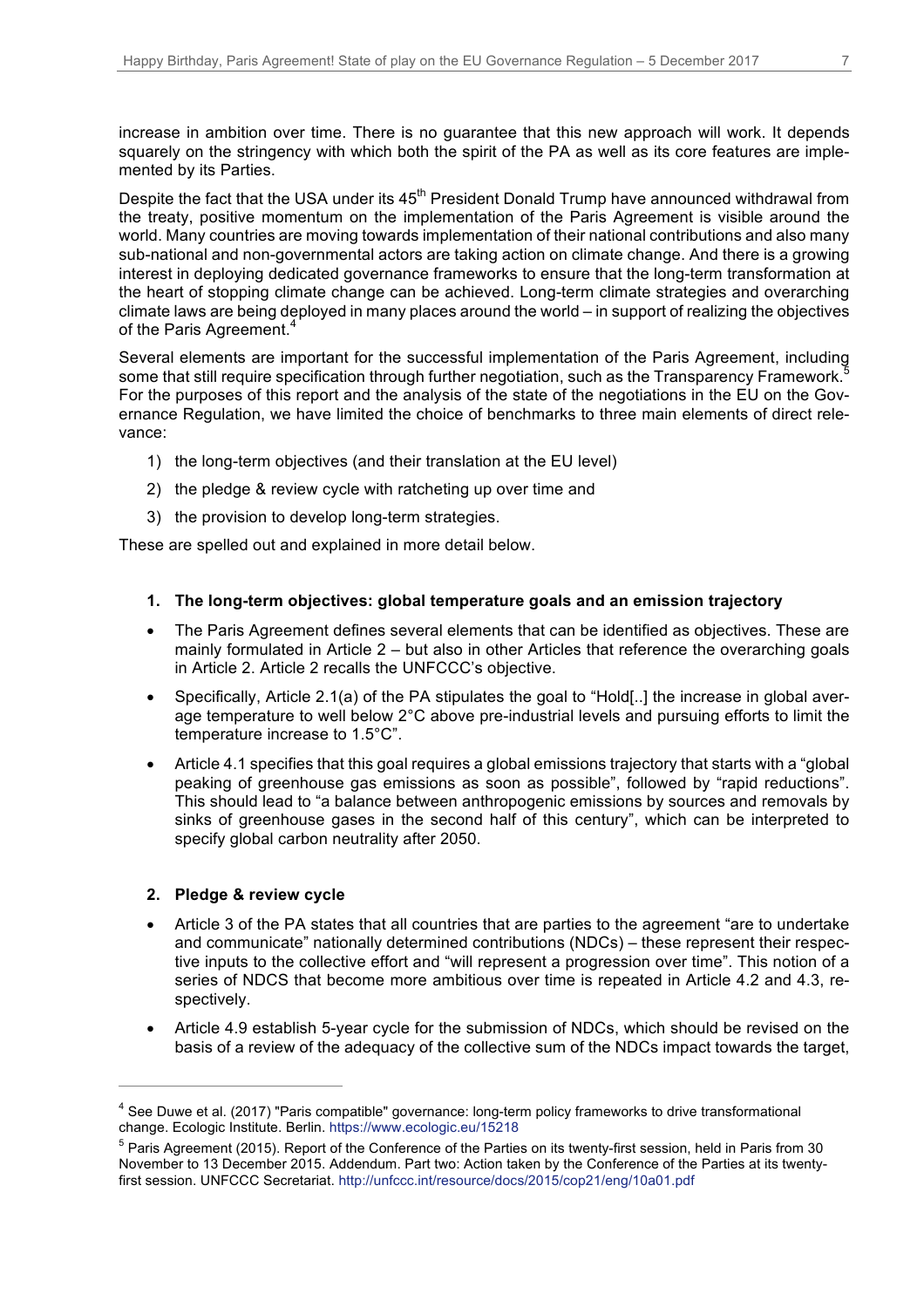called a "global stocktake", defined in Article 14 (see also Figure below). The first formal global stocktake should happen in 2023 – but as a precursor to this process a very similar exercise should take place in 2018 already (as stated in UNFCCC decision 1/CP.21 adopted in Paris, the document to which the text of the Paris Agreement is attached $^6$ ). This process, a so-called "facilitative dialogue" was being prepared at COP23 in Bonn in November 2017 and is now known as the Talanoa Dialogue (as per decision  $1.CP23$ )<sup>7</sup>.

- The Paris decision (1.CP21) also specifies that the 5-year NDC submission cycle should start in 2020 (paras 23 and 24)
- The combination of Articles 3, 4 and 14, of the Paris Agreement thus establishes a mechanism for the continuous review of existing individual commitments that should be ratcheted up over time.

#### **Figure 1: visual illustration of the PA's review cycle for NDCs**



Source: Bodle, Ralph; Donat, Lena; Duwe, Matthias (2016). The Paris Agreement: Analysis, Assessment and Outlook. Background paper for the workshop "Beyond COP21: what does Paris mean for future climate policy?" https://www.ecologic.eu/sites/files/event/2016/ecologic\_institute\_2016\_paris\_agreement\_assessment.pdf

#### **3. Long-term strategies (LTS)**

 $\overline{a}$ 

• The PA stipulates in Article 4.19 that all parties "should strive to formulate and communicate long-term low greenhouse gas emission development strategies, mindful of Article 2". Para 35 of the Paris Decision 1.CP21 further specifies that these strategies are expected to be "midcentury" strategies, and invites their submission by 2020. With this provision the Paris Agreement includes a tool that allows a connection to be forged between decisions about near-term action such as the NDCs of Articles 3 and the long-term trajectory established in Article 4.1. This was done in recognition of the fact that planning instruments can play a crucial role in steering short-term action towards specific future goals, creating more cost-efficient pathways

<sup>6</sup> Available on the UNFCCC website under http://unfccc.int/meetings/paris\_nov\_2015/session/9057/php/view/decisions.php

Decision 1.CP23 and related documents from COP23 are available on the UNFCCC website at http://unfccc.int/meetings/bonn\_nov\_2017/meeting/10084/php/view/dailyprogramme.php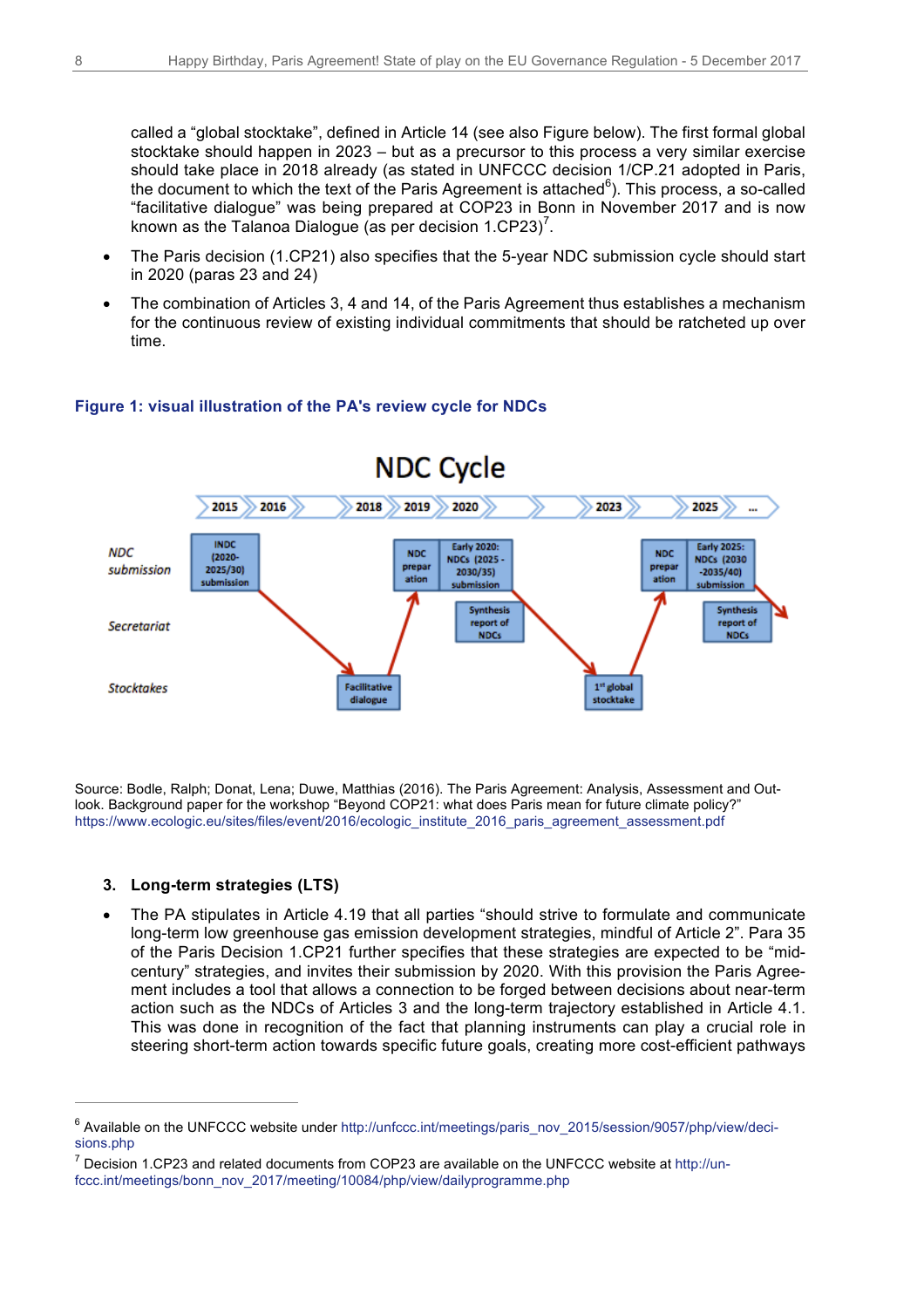as well as their ability to integrate climate change considerations into broader social and economic policies.<sup>8</sup>

• The concept of long-term strategies had already been mentioned in the UNFCCC context in the decisions of the Cancun conference in 2010 (COP16) $9$ , but further specifications had not been adopted. The inclusion of this provision in the PA represents an elevation of the concept, and follow up by individual countries has already taken place – with Mexico, Canada, the USA and Germany presenting such national 2050 strategies at COP22 in Marrakesh in 2016. Significant experience exists with such national LTS in the EU, showing added value for national policy-making and stakeholder engagement, among other effects.<sup>10</sup> However, not all MS have prepared such strategies yet – and their quality is diverse.<sup>11</sup>

# **3 The EU's climate and energy governance**

The EU has been developing its toolbox of climate policy instruments for over 25 years, with several instruments already around for a decade (and currently being revised for 2030). The EU submitted its NDC to the UNFCCC in March of 2015, specifying that its target would be a reduction of at least 40% from 1990 levels by the year 2030<sup>12</sup> in line with a respective decision by EU heads of state and government in October 2014.<sup>13</sup>

The EU has a specific governance system in place for the greenhouse gas targets for 2020. This same system is largely meant to be applied also for 2030. It consists of essentially two main pieces of legislation: The EU Emissions Trading (ETS) Directive and the Effort Sharing Decision (for 2020)/Regulation (for 2030)<sup>14</sup> (now also being referred to as the Climate Action Regulation). These split the EU's overarching targets into two: the share emitted by the entities covered by the EU ETS and those emissions NOT included – the latter being distributed to Member States as binding national targets. Both laws place binding obligations on the companies and countries involved, respectively, and both have clear

 $8$  The connection to economic policy goals is evident in the use of the term "development" in the LTS terminology used in the PA itself.

<sup>&</sup>lt;sup>9</sup> Cancun Agreement objectives, http://unfccc.int/cancun/cancun-agreements/significance-of-the-key-agreementsreached-at-cancun/index.html#c45 (Accessed on 04/12/2017)

<sup>&</sup>lt;sup>10</sup> See Sartor, Oliver; Donat, Lena; Duwe, Matthias; Umpfenbach, Katharina (2017). Developing 2050 decarbonization strategies in the EU: Insights on good practice from national experiences. Study. N°03/17. IDDRI, Paris / Ecologic Institute, Berlin. http://www.iddri.org/Publications/Collections/Analyses/ST0317\_EU%202050%20long-term%20strategies\_OS%20et%20al..pdf;

<sup>&</sup>lt;sup>11</sup> "Wallace-Jones, Jane; Achampong, Lela; White, Adam (2017). A Climate for the Future. Assessing EU Member States' Low-Carbon Development Strategies and lessons for Energy Union governance. An update - the outlook in October 2017. MaxiMiseREU/WWF.

https://static1.squarespace.com/static/57050297356fb0e173a11732/t/5a251c3d419202014edb4c6c/1512381562416/ WWF\_LCDS\_+DEC2017.pdf

<sup>&</sup>lt;sup>12</sup> EU INDC (2015). Submission by Latvia and the European Commission on the behalf of the European Union and its Member States, Intended Nationally Determined Contribution of the EU and its Member States, Riga, Latvia. http://www4.unfccc.int/submissions/INDC/Published%20Documents/Latvia/1/LV-03-06-EU%20INDC.pdf

 $13$  European Council (2014) – see footnote 1

<sup>&</sup>lt;sup>14</sup> Decision No 406/2009/EC of the European Parliament and of the Council of 23 April 2009 on the effort of Member States to reduce their greenhouse gas emissions to meet the Community's greenhouse gas emission reduction commitments up to 2020 http://eur-lex.europa.eu/legal-content/EN/TXT/?uri=uriserv:OJ.L\_.2009.140.01.0136.01.ENG; European Commission (2016): Proposal for a regulation on binding annual greenhouse gas emission reductions by Member States from 2021 to 2030 for a resilient Energy Union and to meet commitments under the Paris Agreement and amending Regulation No 525/2013 of the European Parliament and the Council on a mechanism for monitoring and reporting greenhouse gas emissions and other information relevant to climate change, COM(2016) 482 final 2016/0231 (COD). https://ec.europa.eu/transparency/regdoc/rep/1/2016/EN/1-2016-482-EN-F1-1.PDF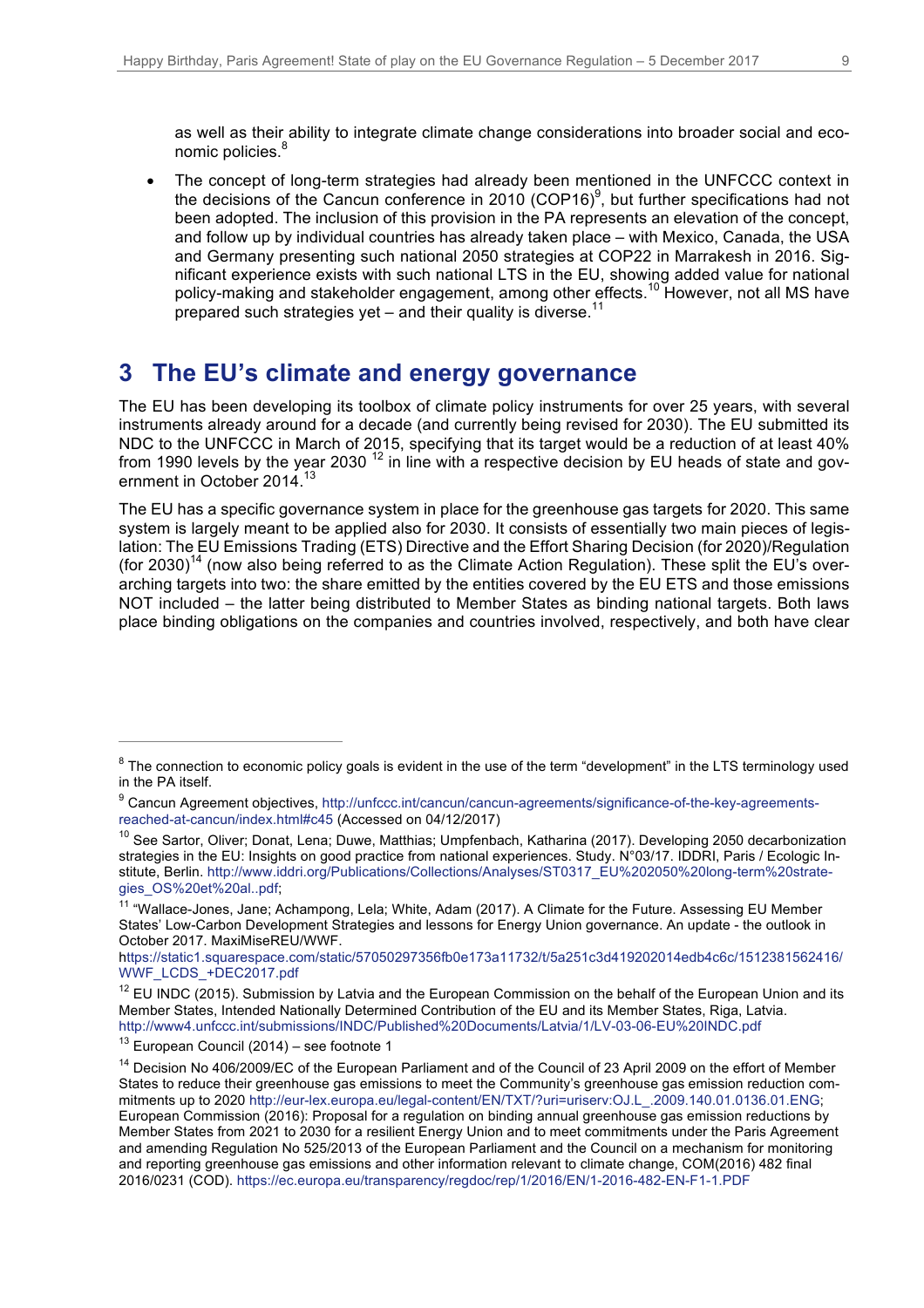compliance systems including penalties. They are supported by technical legislation establishing reporting systems and registries for the respective data, to ensure transparency and credible monitoring processes.

Greenhouse gas emission targets and policies have long been intimately connected in the EU with support for the deployment of renewable energy sources (RES) and enhancements in energy efficiency (EE). For 2020, the three were even linked in the symmetry of three 20-20-20 per cent targets. For 2030, again all three are meant to be going hand in hand – and to be more closely connected through a new system of joint planning and reporting at the level of national developments towards 2030. This system for the 2030 climate and energy targets of the EU was first described in the Commission's Communication "A Policy Framework for Climate and Energy in the Period from 2020 to 2030" published in early 2014.<sup>16</sup> It would work in connection with and parallel to the two laws that govern the respective pieces of the greenhouse as target.

The new framework arises from three main considerations: 1) the recognition that energy and climate policies need stronger alignment (including concerning infrastructure and markets), which can be realised through joint and integrated planning processes, 2) the challenge to facilitate the achievement of binding targets at EU level (for EE and RES) through non-binding bottom-up contributions by Member States and 3) demands for the streamlining of existing processes in order to reduce the overall administrative effort required.

To capture this new governance system in a legal framework, the European Commission published the proposal for a regulation on the Governance of the Energy Union on November 30, 2016 – as part of the so-called "Clean Energy for All" package, also known as the winter package. It will replace the existing Monitoring Mechanism Regulation (MMR) that established the basis for the EU's greenhouse gas (GHG) data reporting system and is to link planning and reporting obligations under the Renewable Energy Directive, the Energy Efficiency Directive plus the Effort Sharing Regulation (ESR) and the Regulation on the inclusion of LULUCF (land use, land use change and forestry)<sup>17</sup>.

At the heart of what is known in short as the Governance Regulation lies a new target pledging and planning instrument that combines several previous planning obligations: the integrated national energy and climate plans (NECPs), established under Article 3 of the GReg. In their NECPs, MS are meant to compile a broad range of information, including trajectories of anticipated developments in energy production, consumption and greenhouse gas emissions and relevant policies and measures. A key function of the NECPs is to formulate national contributions to the EU's 2030 targets on renewable energy and energy efficiency. The specifics are all part of the current negotiation process, but based on the Commission's proposal the contributions will not be legally binding. For greenhouse gases, the plans need to include the targets specified under the EU's internal effort sharing system for the share of the 2030 targets – which are legally binding. The plans are also meant to take a perspective beyond 2030 into account – and be aligned with Long-term strategies (to be developed after the NECPs, as per the Commission proposal).

The (proposed) GReg specifies a system for EU governments to develop these plans and for the Commission to review drafts before final versions are produced under a so-called iterative process. The Commission's role is to provide two key oversight functions: one is to check if the sum of the national

<sup>&</sup>lt;sup>15</sup> Vandendriessche, Marie; Saz-Carranza, Angel; Glachant Jean-Michel (2017). The Governance of the EU's Energy Union: Bridging the Gap?, EUI Working Papers RSCAS 2017/51, Robert Schuman Centre for Advanced Studies Florence School of Regulation http://cadmus.eui.eu/bitstream/handle/1814/48325/RSCAS\_2017\_51.pdf?sequence=1&is-Allowed=y

<sup>&</sup>lt;sup>16</sup> European Commission (2014): Communication from the Commission to the European Parliament, the Council, the European Economic and Social Committee and the Committee of the Regions: A Policy Framework for Climate and Energy in the Period from 2020 to 2030, COM(2014) 15 final

 $17$  European Commission (2016): proposal for a regulation on the inclusion of greenhouse gas emissions and removals from land use, land use change and forestry into the 2030 climate and energy framework and amending Regulation No 525/2013 of the European Parliament and the Council on a mechanism for monitoring and reporting greenhouse gas emissions and other information relevant to climate change. COM/2016/0479 - http://eur-lex.europa.eu/legal-content/EN/TXT/?uri=CELEX:52016PC0479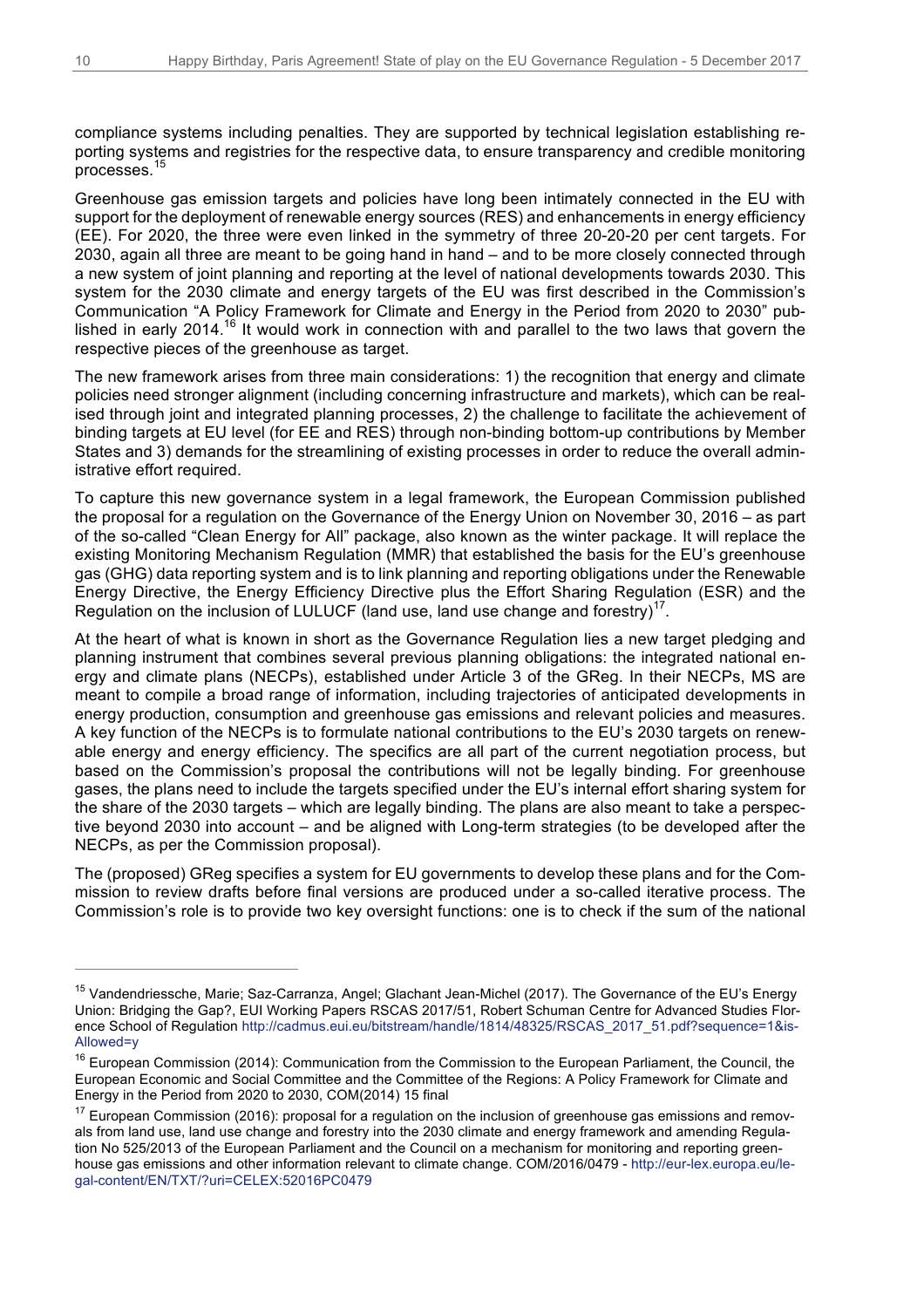contributions adds up to the EU's overall targets and the second is to monitor progress in implementation, both at the individual national level as well as for the achievement of the EU's targets.

Because it seeks to create an integrated, whole economy approach for economic as well as energy system decarbonisation – and creates a (nascent) process for connecting near and long-term planning – the Governance Regulation is well positioned to contain some of the key elements of the governance process required by Paris to drive least cost, de-risked deep decarbonisation by 2050.<sup>19</sup>

# **4 Assessing the Governance Regulation against Paris**

In the following, the report will analyse the three key governance elements from the Paris Agreement identified in section 2 above. First, we will check the proposal produced by the European Commission and then contrast this with the state of deliberations in the European Parliament and the European Council – based on the latest sets of documents available from these institutions at the time of writing.

In the **European Parliament**, the rapporteurs for the two committees jointly in charge of the proposal (ITRE and  $ENVI^{20}$ ) published a joint report on the 18<sup>th</sup> of May 2017, which was followed by a staggering 1,700 amendments.  $21$  Over the course of several months, MEPs and their staff worked on finding compromise amendments (CAs), which were finally compiled at the end of November for a vote in December 7 and are available online.<sup>22</sup> There are competing CAs from different political groupings in some instances, and the analysis looks at all the CAs directly relevant to the three Paris element. Where no CAs were formulated on a given element (e.g. on Article 38) the analysis looks at relevant elements of the joint report and related individual amendments.

In the **Council**, the Energy Working Party is the main forum for discussion on the many aspects of the Governance Regulation and related pieces of legislation of the winter package. A first summary of Member States opinions was captured in a revised version prepared by the Maltese EU Presidency in the first half of 2017. The Estonian Presidency built on this approach, producing four further revised versions, aiming to capture a mix of Member State opinions in a joint document for debate and decision at the Council meeting n°3590 on December 18.<sup>23</sup> The formally fifth revision (7204/5/17 REV 5), dated November 28 is publicly available on the Council website.<sup>24</sup>

<sup>&</sup>lt;sup>18</sup> For a full assessment of the Commission proposal, see Duwe, Matthias; Meyer-Ohlendorf, Nils; Umpfenbach, Katharina (2017) Governance of the Energy Union - Assessment of the Commission Proposal for a Governance Regulation, Ecologic Institute, Berlin. https://www.ecologic.eu/sites/files/publication/2017/ecologic\_institute\_2017\_assessment of governance regulation.pdf

<sup>&</sup>lt;sup>19</sup> In principle, some of the elements that the Paris Agreement's new governance approach includes could also be incorporated into either one of the two core climate instruments ETS and ESR (see also Meyer-Ohlendorf et al. (2017) EU Climate Policies after 2020: Robust Review and Ratcheting Up Targets. Ecologic Institute, Berlin. https://www.ecologic.eu/14450 ). Political negotiations on these two legislative files are further advanced and their state of play could not be included in this analysis. A key difference between the ETS and ESR on the one hand and the GReg on the other is the fact that the latter covers the whole of the EU's emissions and not just the respective ETS/Non-ETS shares.

 $20$  ENVI = Committee on the Environment, Public Health and Food Safety. ITRE = Committee on Industry, Research and Energy

<sup>&</sup>lt;sup>21</sup> Rivasi, Michèle; Turmes, Claude (2017). Draft report on the proposal for a regulation of the European Parliament and of the Council on the Governance of the Energy Union, Procedure: 2016/0375(COD)). Committee on the Environment, Public Health and Food Safety & Committee on Industry, Research and Energy, European Parliament http://www.europarl.europa.eu/sides/getDoc.do?pubRef=-%2F%2FEP%2F%2FNONSGML%2BCOMPARL%2BPE-604.777%2B01%2BDOC%2BPDF%2BV0%2F%2FEN

<sup>&</sup>lt;sup>22</sup> Meeting documents for the joint Committee session are online at http://www.emeeting.europarl.europa.eu/committees/agenda/201712/ITRE/CJ10(2017)1207\_1P/sitt-7603984

<sup>&</sup>lt;sup>23</sup> Transport, Telecommunications and Energy Council, 18/12/2017, http://www.consilium.europa.eu/en/meetings/tte/2017/12/18/

 $24$  Council of the European Union (2017). Interinstitutional file: 2016/0375 (COD), 7204/5/17 REV 5, Proposal for a Regulation on the Governance of the Energy Union and Climate Action. http://data.consilium.europa.eu/doc/document/ST-7204-2017-REV-5/en/pdf . Previous version can be accessed here: http://eur-lex.europa.eu/procedure/EN/2016\_375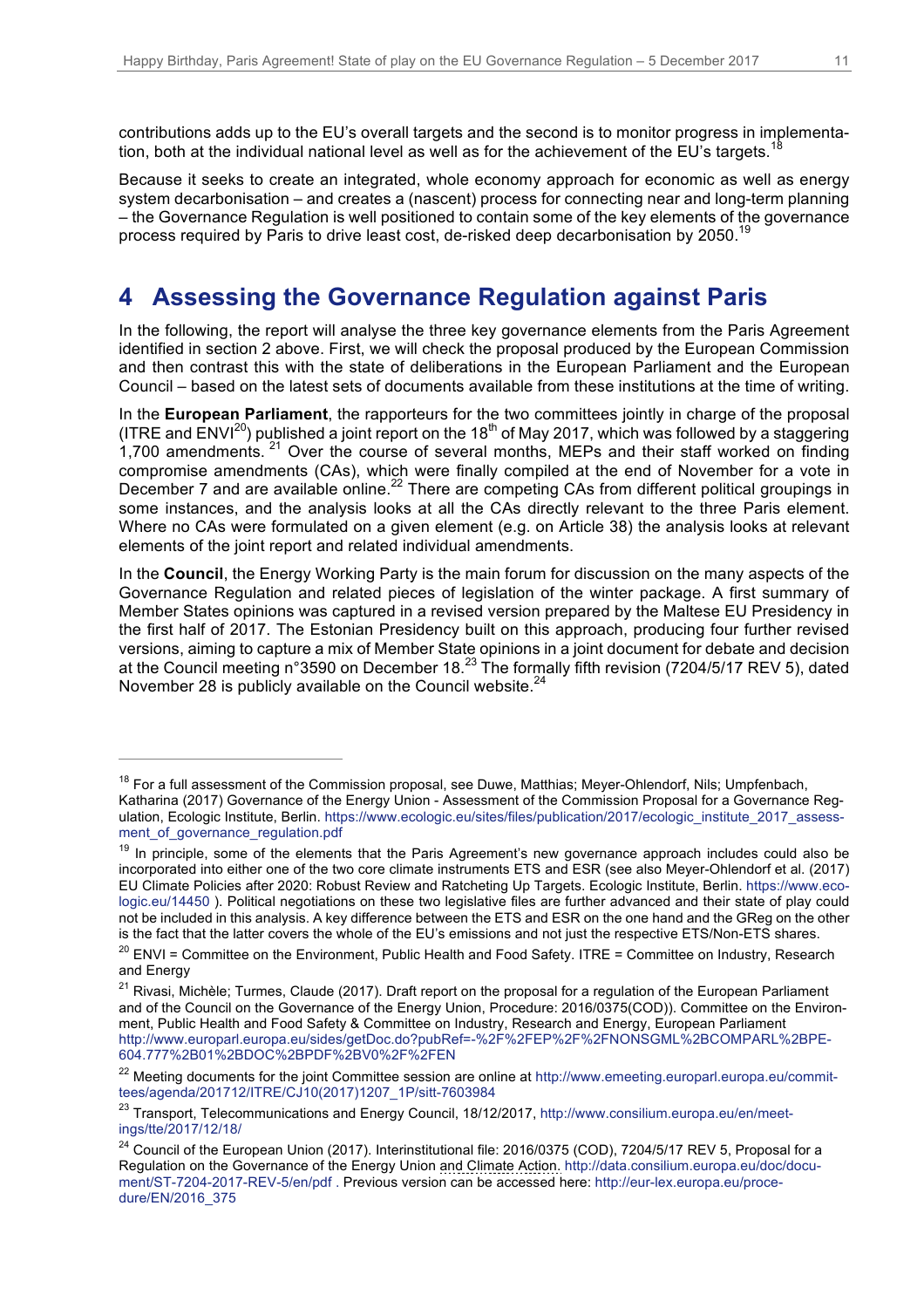## **4.1 Paris Agreement, element 1: the long-term objective**

#### **Key GReg Articles: Article 1, Article 2, Article 14**

#### **4.1.1 The Commission proposal**

At present, the EU has not explicitly enshrined a long-term climate policy objective in law. EU Heads of State and Government adopted a formulation in November 2009 that references the IPCC's fourth Assessment Report as a source and sets out an EU objective for reducing emissions by 80-95% by 2050 (from 1990 levels). It has further championed the objective of staying below 2°C increase over pre-industrial levels – which is also included in the Paris Agreement. The proposal drafted for the Governance Regulation by the European Commission deals with the long-term targets as follows:

- The European Commission decided not to include a specific long-term emission reduction objective for the EU or a global temperature goal as a dedicated objective that the GReg should serve to achieve.
- The PA is mentioned several times in the preambular language (Recital 6, 29, 41) but its objectives are only referred to once and in connection with long-term strategies (recital 23) - and there is a reference to the review cycle (Recital 44).
- The opening Article 1 mentions the Paris Agreement, but only in relation to the technical reporting the EU is committed to provide to the UNFCCC Secretariat. A second reference appears in Article 3 on NECPs, but again only referencing the technicality of amending Annex I of the GReg in case of new UNFCCC decisions.
- The first reference to the PA's targets appears in Chapter 3 / Article 14 on "Long-term low emission strategies" (see also 4.3 below), which says in a rather general manner that these LTS should contribute "(a) fulfilling the Union's and the Member States' commitments under the UNFCCC and the Paris Agreement to reduce anthropogenic greenhouse gas emissions and enhance removals by sinks" (Article 14.1 a). Additional objectives mentioned (as being contributed to) are the global temperature goals (citing the specific PA language from Article 2 PA)<sup>25</sup> and the EU 2050 emissions reductions goal of 80-95% (citing the language with IPCC reference). $^{26}$
- There is one other indirect reference to the PA's long-term objective in Article 25 on the assessment of progress. It gives the Commission the mandate to assess on an annual basis (from 2021) progress on many aspects of the GReg that include as the first item the EU's and the Member States compliance with its commitments under Article 4 of the UNFCCC and Article 3 of the  $PA^{27}$ . Article 3 of the PA does not impose specific obligations but rather summarises Parties' obligations under the PA through reference to a range of articles, "in view to achieving the purpose of this Agreement" and also states the key principle of the PA that the climate action should "represent a progression over time". Thus, this link to the PA can be interpreted

 $25$  "(b) fulfilling the objective of holding the increase in the global average temperature to well below  $2^{\circ}$ C above preindustrial levels and to pursue efforts to limit the temperature increase to 1.5°C above pre-industrial levels" (Article 14.1 GReg)

<sup>&</sup>lt;sup>26</sup> "(c)achieving long-term greenhouse gas emission reductions and enhancements of removals by sinks in all sectors in line with the Union's objective, in the context of necessary reductions according to the IPCC by developed countries as a group, to reduce emissions by 80 to 95 % by 2050 compared to 1990 levels in a cost-effective manner." (Article 14.1 GReg)

<sup>&</sup>lt;sup>27</sup> "4. By 31 October 2021 and every year thereafter, the Commission shall assess in particular on the basis of the information reported pursuant to this Regulation whether the Union and its Member States have made sufficient progress towards meeting the following points: (a) commitments under Article 4 of the UNFCCC and Article 3 of the Paris Agreement as set out in decisions adopted by the Conference of the Parties to the UNFCCC, or by the Conference of the Parties to the UNFCCC serving as the meeting of the Parties to the Paris Agreement; " (Article 25.4 GReg)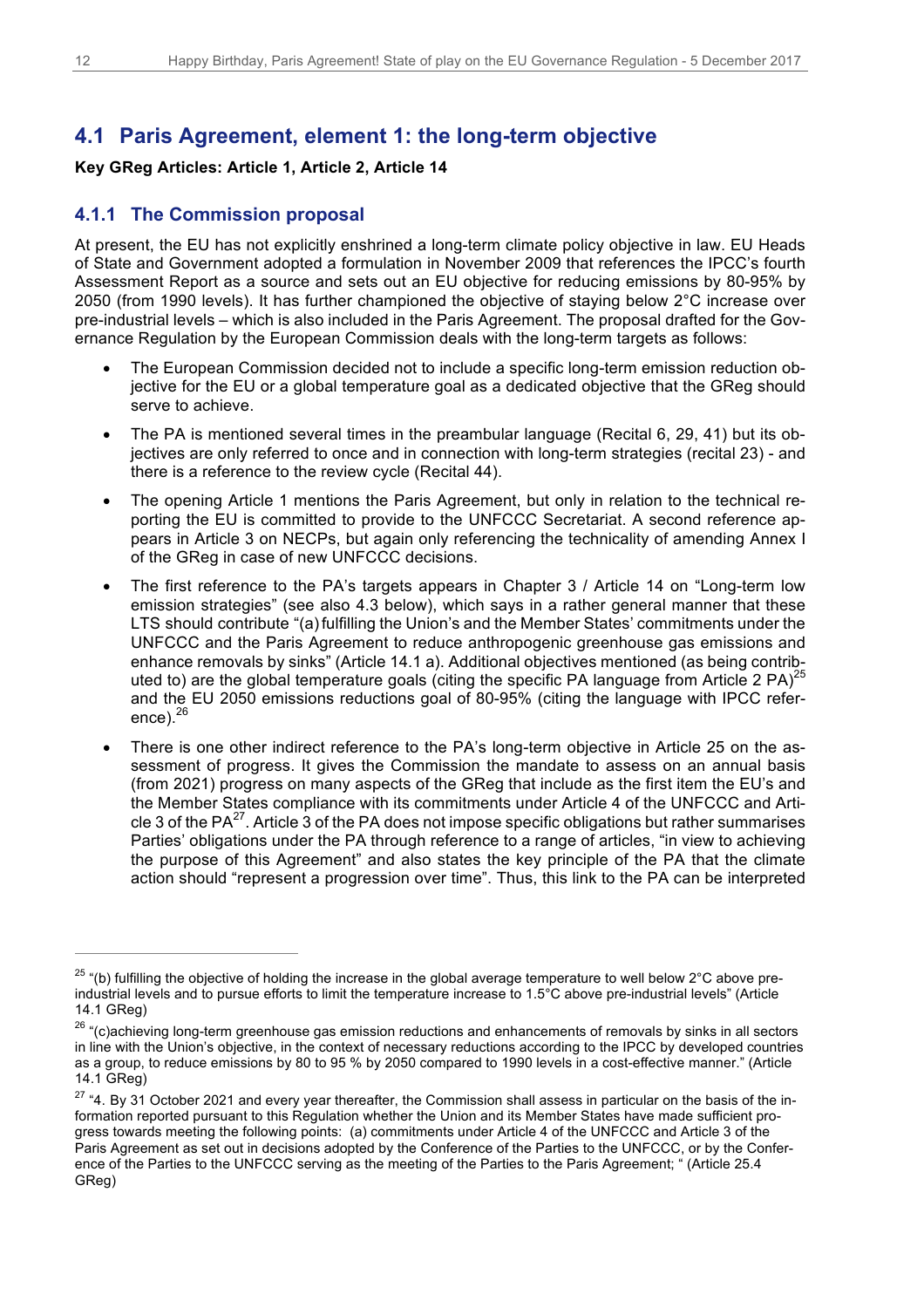to be an indirect hook for making the EU live up to the PA's spirit and its key legal obligations, including working towards the overarching goal.

• Any additional references to the Paris Agreement in the Commission's proposal are of a technical nature, e.g. in Article 23 (Reporting), Article 30 (Inventories), Article 32 (policies and measures and projections), Article 33 (Registries), Article 34 (Cooperation) and Article 38 (Review). There is no further mention of a long-term objective either at global level or for the EU.

In sum, the European Commission decided not to use the GReg to enshrine a long-term target in EU law – and makes scant reference to the existing 2050 formulation and to the PA's objectives.

#### **4.1.2 The European Parliament**

 $\overline{a}$ 

In the two lead committees (on this file) of the European Parliament, long-term targets and the overarching objectives of the PA have received significantly more attention.

The Rivasi/Turmes draft report of May 2017<sup>28</sup> introduced specific and ambitious long-term goals for the EU prominently in their suggested amendments to the Commission Proposal<sup>29</sup>, starting in Recital 1 with an explicit mention of the Paris Agreement's objectives, which is later translated into a specific EU target "reaching net- zero emissions domestically by 2050 at the latest, followed (…) negative emissions" (Amendment 9, recital 6c, new). It also placed these targets directly into Article 1 at the very start of the legal text of the Regulation (Amendment 42). The report also introduced the notion of calculating an EU share of a global carbon budget that would allow the achievement of the PA's global temperature targets. The report inserted the carbon budget concept into Article 1 of the GReg, and it created a separate Article that required the Commission to report on a respective analysis of a carbon budget for the EU.

Among the Compromise Amendments, several of these elements are still visible., and some have won broad political backing.

- CA 54 on recital 1 so at the very start of the regulation's text (which seems to have very board political support as it is on behalf of EPP, S&D, ECR, ALDE, Greens/EFA, EFDD), specifically inserts that the Governance system is for both the 2030 AND long-term targets and that these should be "in line with the Paris Agreement".
- CA 17 (on behalf of S&D, ALDE, Greens/EFA, GUE, EFDD) proposes a separate new Article 13a on the "Consistency with overall climate objective" that mandates the Commission to produce an analysis on the remaining global carbon budget in line with the PA's temperature targets and translate that into a share for the EU. $^{30}$  It also places explanatory language on this concept into a new Recital 6c.
- CA 59 on Recital 6a and b (on behalf of S&D, ALDE, Greens/EFA, EFDD) cites the PA's temperature targets and states that the EU needs to do more and faster, specifying that this means the "Union should aim for reaching net-zero emissions domestically by 2050 at the latest, followed by entering into a period of negative emissions."
- CA 18 A (on behalf of S&D, ALDE, Greens/EFA, EFDD) concerning Article 14 on LTS also includes the same formulation of "net-zero greenhouse gas emissions within the Union by 2050 at the latest" (negative emissions soon thereafter) and expands the scope of the Article over the Commission's version further with the additional 2050 objective of "a highly energy efficient and renewables-based energy system".

<sup>&</sup>lt;sup>28</sup> The changes proposed by the Rapporteurs cannot be taken to represent the European Parliament's opinion. How much political support the ambitious approach by the Rapporteurs has will be shown by the vote on December 7.

<sup>&</sup>lt;sup>29</sup> Examples include: "shift to a highly energy efficient and fully renewables-based energy system at the latest by 2050" (Recital 2) and "the Union should aim for reaching net- zero emissions domestically by 2050 at the latest, followed by entering into a period of negative emissions" (Recital 6)

 $30$  "The Commission shall report by 1 July 2018 on the remaining global carbon budget that is consistent with pursuing efforts to limit the temperature increase to well below 2°C, in particular 1.5°C, above pre-industrial levels and present an analysis on a fair share of the Union in the 2050 and 2100 time perspective." (CA 17)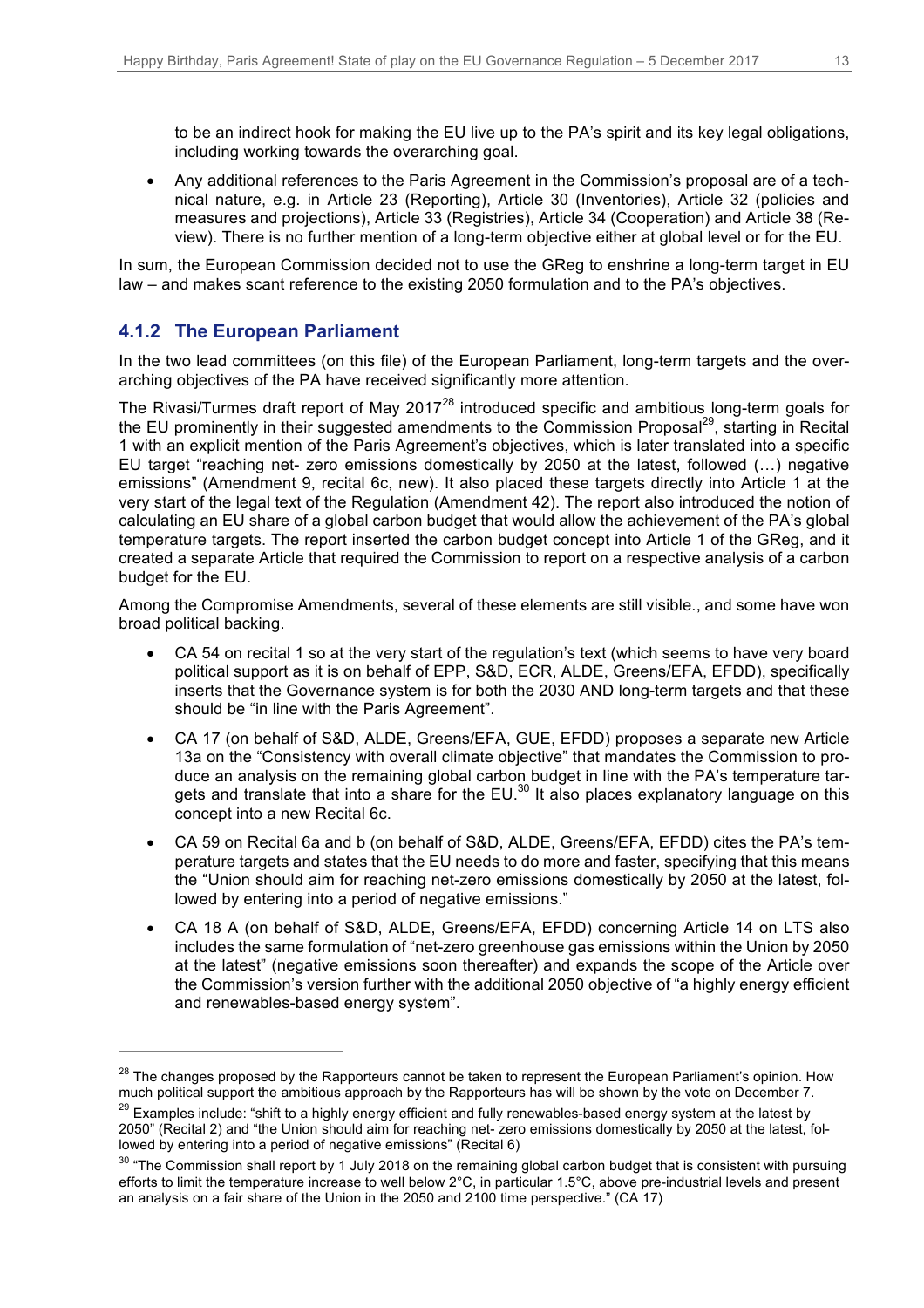- Competing CA 18 B (on behalf of EPP, ECR), also on Article 14, also goes beyond the Commission's proposal but more marginally so, selectively citing language also included in CA18 A. It references the need for the EU to stay below its fair share of the remaining global carbon budget, and lists the new target of "a carbon neutral energy system within the Union", but does not spell out a specific greenhouse gas emission reduction target. In the context of what the LTS should cover, it refers to decarbonisation as an objective.
- CA 1 on Article 1(on behalf of EPP, S&D, ECR, ALDE, Greens/EFA, GUE, EFDD), however, which replaces several previous amendments on this Article, does not retain the targets previous inserted here from the draft report – and only makes scant reference to the Paris Agreement. However, the formulation puts long-term climate and energy strategies at the heart of the Governance Regulation – and states that these should be designed for EU emissions reductions "consistent with" the PA. This reference connects the long-term PA objectives with specific EU targets, albeit in an indirect manner.

In sum, the European Parliament has given the compatibility of the EU's future governance system with the PA dedicated consideration and put a range of amendments forward to enhance the Commission proposal in this regard, some with stronger and some with weaker options for improvements. Movement by the EP towards a stronger anchoring of the long-term targets of the PA and enhanced wording on the EU's specific objectives would strengthen the perspective beyond 2030 considerably, introducing the important transformative nature of battling climate change to be more strongly present in EU climate policy.

### **4.1.3 The Council of the European Union**

The Council of the European Union has also given the Paris Agreement specific consideration in its internal deliberations on the draft Governance Regulation. The latest publicly available documentation of a possible common position by Member States at the time of writing (Rev.5)<sup>31</sup> reveals the following ways in which the issue has been taken up – beyond the text proposed by the European Commission:

- In Article 1, at the very outset of the new law, Rev.5 inserts a dedicated reference to the "longer term objectives of the Paris agreement" directly into paragraph 1, making it one of the defining justifications for the system that the Regulation is setting up.
- In Article 3, Rev.5 inserts (in para 2, bullet point (e)) that the NECPs should include an assessment of their "consistency with the long-term greenhouse gas emission reduction objectives under the Paris Agreement and the long-term low emissions strategies as referred to in Article 14".
- The Council document shows no changes related to the long-term PA objectives or the EU's long-term targets in Article 14 – compared to the Commission's proposal.
- However, the long-term objectives of the PA are directly being mentioned in Article 38 (Review – see subsequent section for more detail), as an element that the Commission must report progress on in early 2026 as part of a broader review process.

In sum, there are no new specific EU level long-term targets being inserted at this point in the Council negotiations – but the references to the Paris Agreement's objectives are made significantly stronger in several places, including directly in Article 1, in the definition of the overall purpose of the Regulation.

### **4.1.4 Summary**

 $\overline{a}$ 

The Commission has downplayed the importance of Paris for the EU's governance, possibly for fear of making a political compromise on the 2030 framework and its targets more complicated. In doing so, it has created a proposal that seems to neglect the Paris Agreement and key provisions, as if the Paris Agreement did not exist. This risks missing out on a key opportunity to instil the long-term dimension more strongly in EU climate and energy policy. Both other institutions improve on the proposal in

<sup>&</sup>lt;sup>31</sup> Council of the EU (2017), see footnote 24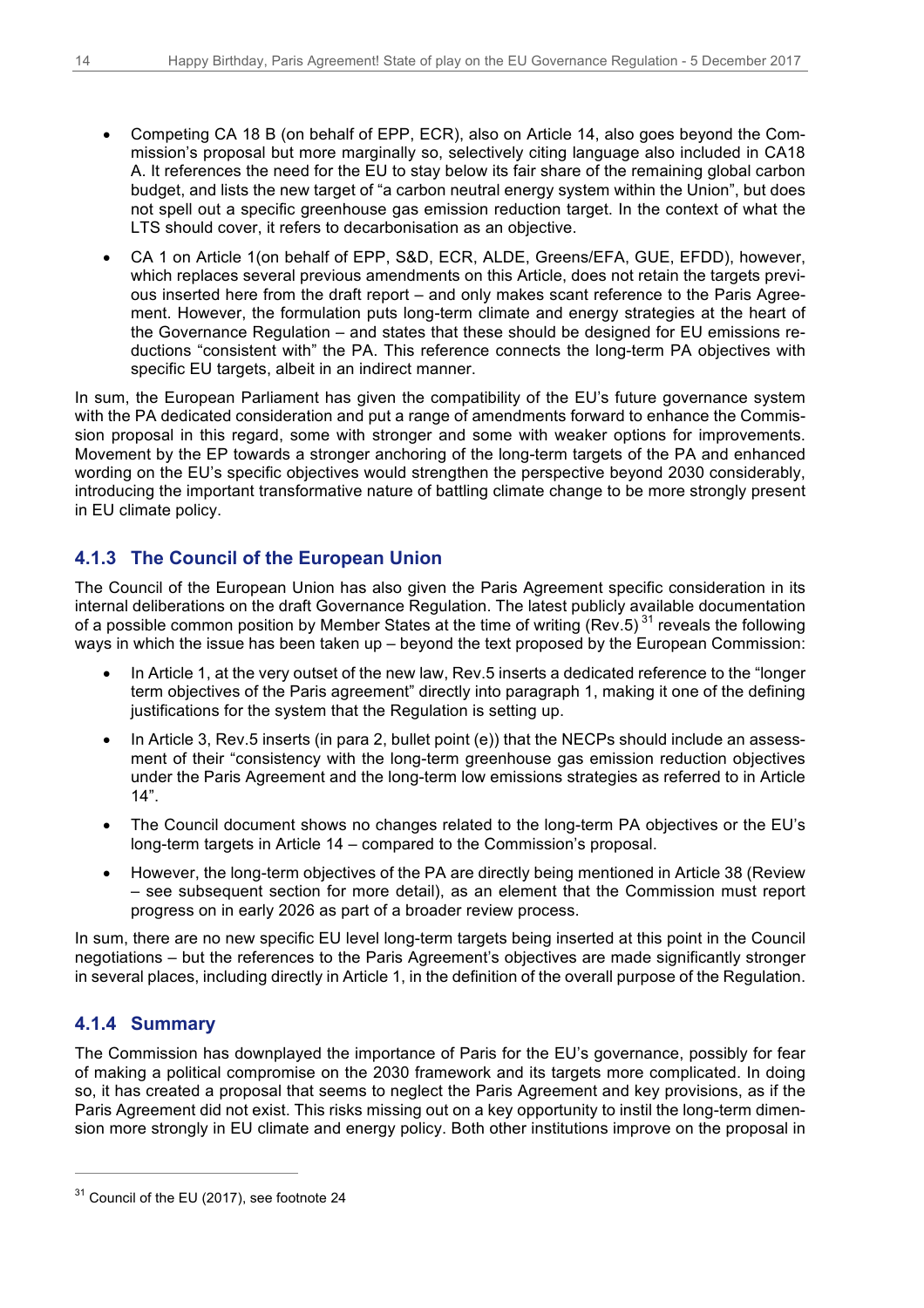this regard, although the Council does not do so for the EU specifically, but rather through highlighting the PA objective. The EP has produced amendments that go much further, strengthening the longterm dimension as the overriding objective, including both reference to the PA as well as introducing specific EU objectives that go beyond historic formulations. MEPs could seize the opportunity in their vote to establish long-term targets more explicitly as a guide for future EU policy.

## **4.2 Paris Agreement, element 2: the 5-year NDC review cycle**

**Key GReg Articles: Article 3, Article 13, Article 38**

### **4.2.1 The Commission proposal**

 $\overline{a}$ 

The review (and possible subsequent ratcheting up) of the contributions pledged by Parties under the PA is an absolutely vital component of the new governance system. Without its successful implementation, the overarching goals of the PA cannot be achieved. The EU does not presently have a system for setting climate targets that is enshrined anywhere in its acquis. For the targets adopted for 2020 and 2030, the EU's heads of state and government essentially decided these in unanimous conclusions in 2007 and 2014 respectively – based on input received by the European Commission. This process is not laid down in EU law as a given – and certainly did not formally involved the European Parliament in the decision-making.<sup>32</sup> In effect, this omission, combined with the EU's lack of a clear legal commitment to the 2050 target, means the EU's commitment to implementing Paris is constantly open to debate and discussion. The investment and political signal about the direction of policy travel remains ambiguous. The Governance Regulation provides an opportunity to define the process for how the EU would review the adequacy of its own pledged contribution – aligned in time with the schedule established under the PA (see also Figure 1 above in section 2).

The European Commission explicitly mentions the review cycle under the Paris Agreement in the explanatory memorandum to the Governance Regulation and claims that the GReg contributes to that cycle. The actual text of the proposed law does not substantiate this statement.

- The European Commission proposal does not spell out a process for the review of the EU's greenhouse gas target.
- In fact, the text of the legislation itself barely acknowledges the PA process referencing the global stocktake only in a recital (44) and the word "nationally determined contribution" only appears in the context of a technical registry (Article 33) and in stating the existing 2030 target as having been submitted as the EU's INDC (Recital 6).
- Its Article 38, it spells out a review of the regulation through a report by the Commission that would only be published in the year 2026 – which is clearly out of tune with the PA's review cycle. Article 38 makes reference to the Paris Agreement, but only on a technical level – and not in connection to its overarching goals.
- A five-year cycle is implemented in the GReg proposal for updates to the NECPs, but there is no explicit link between these updates and a review of the EU's overall target and the need to resubmit its NDC. In fact, the timing, which the Commission claims is aligned with the PA cycle, is clearly out of sync. The updates of the plans are meant to be submitted in 2023 in draft and in 2024 as final, which places any revisions in advance of a review of the EU's NDC (supposedly as input to the review of the EU's targets). A review of the EU's targets would have to happen regardless – and its conclusions would have to be included in future versions of the NECPs, as Member States set their national energy targets for renewables and efficiency in

<sup>&</sup>lt;sup>32</sup> For a discussion of different processes see Meyer-Ohlendorf, Nils; Bodle, Ralph (2016): EU Effort Sharing after 2020: Review and Ratcheting Up EU Climate Targets. Ecologic Institute, Berlin. https://www.ecologic.eu/14112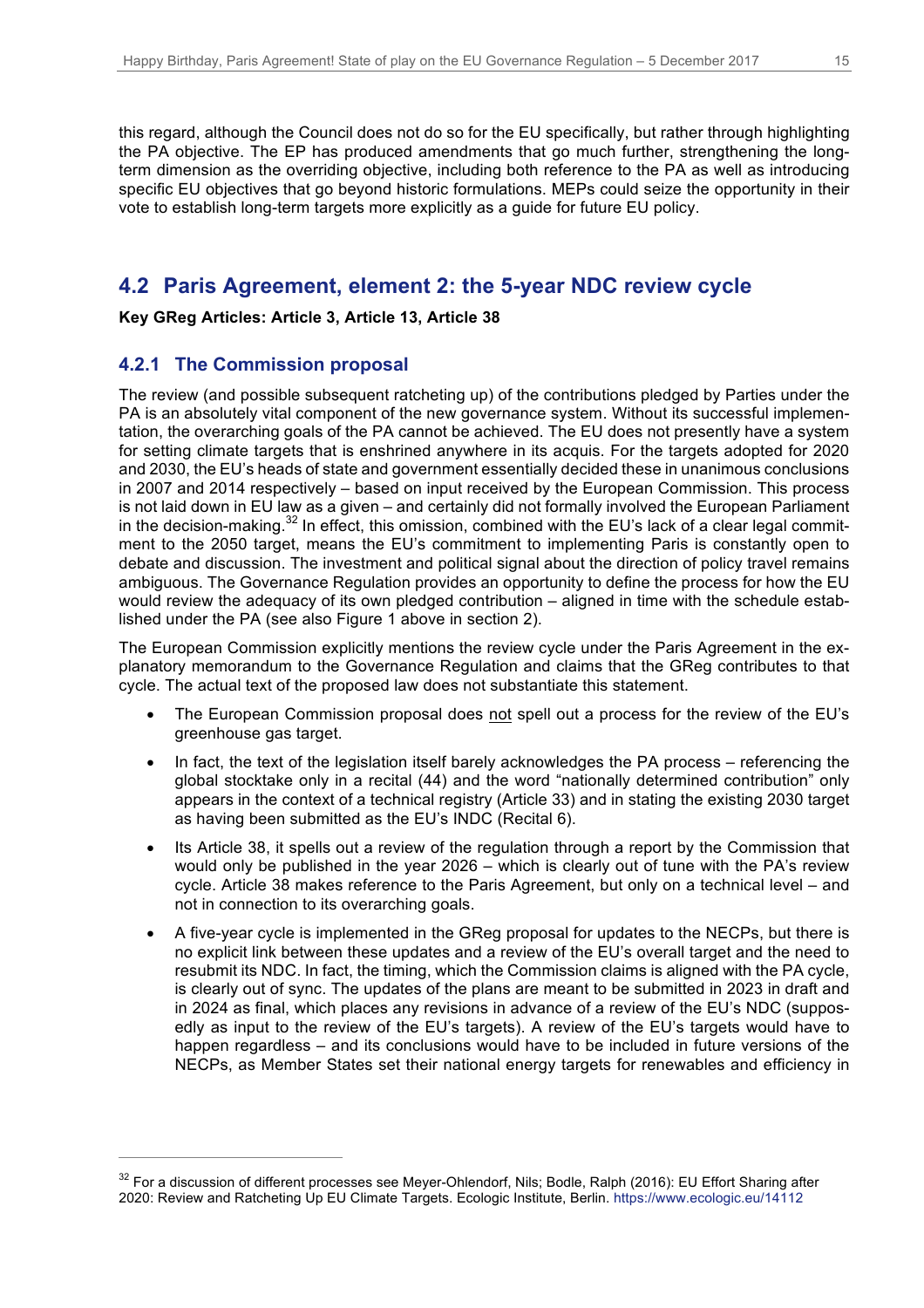the NECPs – but not their climate targets (which are established under the Effort Sharing Regulation). A reverse order would thus have been more in line with an implementation of the PA's review cycle.

- The "principle of progression" that applies to successive NDCs under the PA is included in Article 13 for updates to the NECPs. Paragraph 3 states that Member States "shall only modify the targets, objectives and contributions (…) to reflect an increased ambition".
- There is no role foreseen for the European Environment Agency (EEA) or another expert body – to support the review (Article 34 GReg on the role of the EEA does not mention Article 38). Most overarching national climate laws have established such independent advisory bodies to support progress monitoring and reviewing actions and targets.<sup>33</sup>

In sum, the proposal by the European Commission essentially ignores the review cycle established by the Paris Agreement and is silent on how the EU would review its own NDC.

#### **4.2.2 The European Parliament**

As demonstrated on the issue of the long-term target, the amendments proposed from the European Parliament seem to place a greater weight on including the PA's key elements in the Governance Regulation. The draft report is clear for the need to review the EU's targets following the PA's adoption, stating in a proposed new recital 6a that the EU "needs to prepare for much deeper and faster cuts in emissions than previously foreseen.". The amendment further specifies that this implies the need to "keep the climate and energy targets under regular review and should revise the targets upwards as necessary".<sup>34</sup>

No Compromise Amendment has been put forward on Article 38 and the same is true for Article 13. This means individual amendments will be up for vote.

Article 38 is specifically meant to spell out provisions for a review. Figure 2 below provides an overview of the language proposed by the three institutions on this Article, and highlights suggested changes by the EP rapporteur's report and in the Council's Rev.5 document in bold.

The key changes proposed to Article 38 from the Parliament are as follows:

- Amendment 197 from the draft report explicitly links the review to the PA's cycle and its timing, setting the timing to a review report on under Article 38 to six months after the PA's facilitative dialogue/global stocktake. Furthermore, it specifically requires a review of the "adequacy" of the EU's NDC in the Commission's report. In terms of outcomes from the review, the amendment would oblige the Commission to prepare proposals, rather than making this an optional activity.
- Amendment 1483 by Tamburrano, Pedicini, David, Evi and D'Amato is even more specific than amendment 197 in making Article 38 about an implementation of the review process required by the Paris Agreement. While it maintains the proposed language on timing from the joint report, it further specifies that the Commission in its review report "shall include in its report an assessment of the adequacy of the current Nationally Determined Contribution (NDC) under the Paris Agreement, based on the latest scientific findings (including relevant IPCC assessments)" - and propose a formulation for a new NDC. In accordance with Articles 3 and 4.3 of the Paris Agreement, the proposed NDC shall represent a progression over the previous one."
- CA 18 A (on behalf of S&D, ALDE, Greens/EFA, EFDD) would set 5 years as submission cycle also for LTS – equal to NECPs and Paris cycle.
- There is no mention of an external expert input to the review process.

 $33$  See Duwe et al (2017) Paris compatible governance – full reference in footnote 4

<sup>34</sup> Rivasi, Michèle; Turmes, Claude (2017), see reference in footnote 21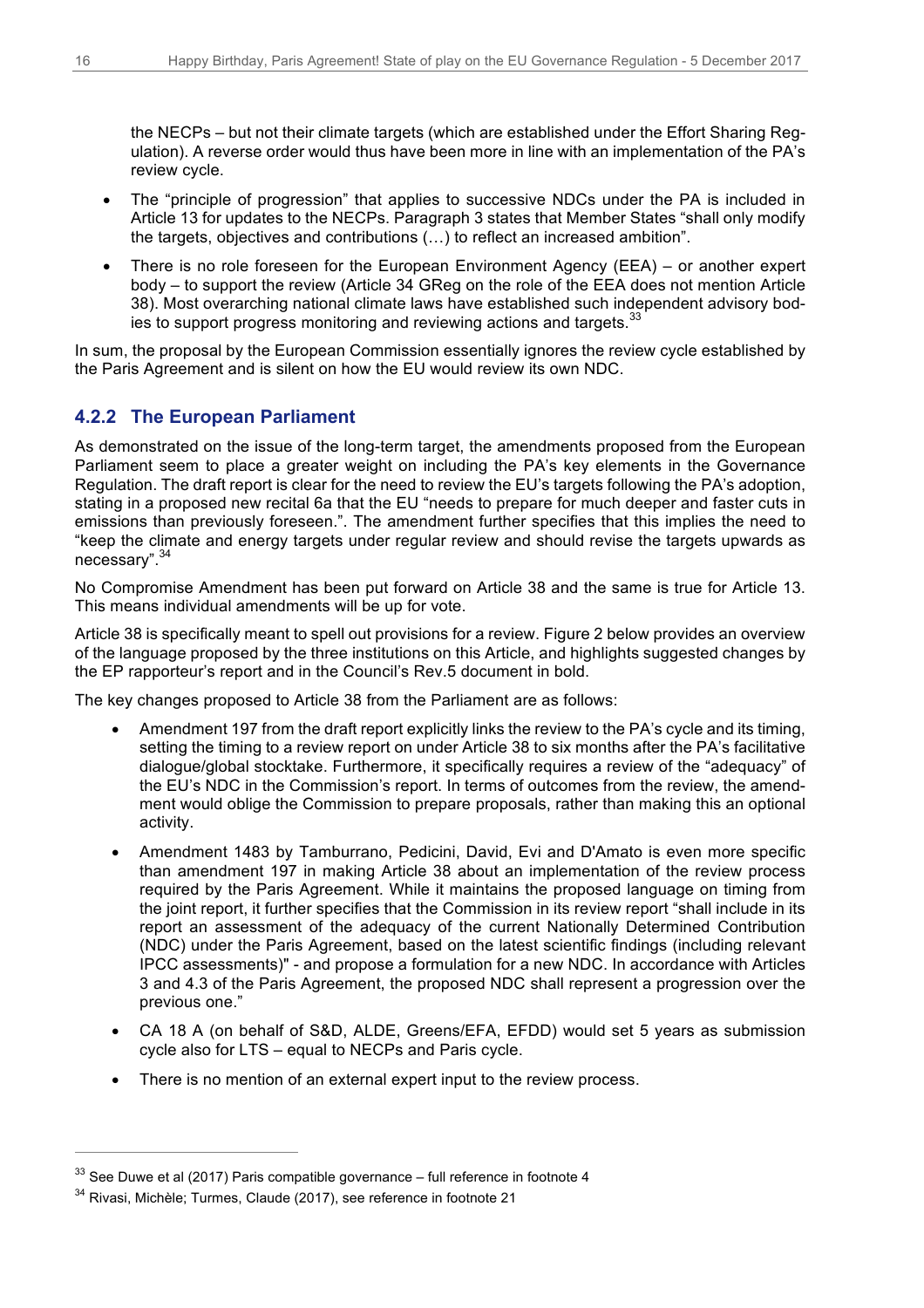In sum, the amendments proposed in the EP's internal process would (if adopted) represent a substantial improvement over the European Commission proposal, establishing a clear connection to the PA's review cycle, specifically for the EU's NDC.

#### **Figure 2: Language proposals for Review Article for each of the three institutions**

| <b>Commission proposal</b>                                                                                                                                                                                                                                                                                                                                                                                                                                                                                                 | EP - Rivasi/Turmes report<br>(Amendment 197)                                                                                                                                                                                                                                                                                                                                                                                                                                                                                                                                                                                                                                                                                                                                                                                                                                                                                                                   | Council - Rev.5 (28 November)                                                                                                                                                                                                                                                                                                                                                                                                                                                                                                                                                                                                                                                                                                                                                                 |
|----------------------------------------------------------------------------------------------------------------------------------------------------------------------------------------------------------------------------------------------------------------------------------------------------------------------------------------------------------------------------------------------------------------------------------------------------------------------------------------------------------------------------|----------------------------------------------------------------------------------------------------------------------------------------------------------------------------------------------------------------------------------------------------------------------------------------------------------------------------------------------------------------------------------------------------------------------------------------------------------------------------------------------------------------------------------------------------------------------------------------------------------------------------------------------------------------------------------------------------------------------------------------------------------------------------------------------------------------------------------------------------------------------------------------------------------------------------------------------------------------|-----------------------------------------------------------------------------------------------------------------------------------------------------------------------------------------------------------------------------------------------------------------------------------------------------------------------------------------------------------------------------------------------------------------------------------------------------------------------------------------------------------------------------------------------------------------------------------------------------------------------------------------------------------------------------------------------------------------------------------------------------------------------------------------------|
| "The Commission shall report to the<br>European Parliament and to the<br>Council by 28 February 2026 and<br>every five years thereafter on the<br>operation of this Regulation, its con-<br>tribution to the Governance of the<br>Energy Union and the conformity of<br>the planning, reporting and monitor-<br>ing provisions of this Regulation with<br>other Union legislation or future de-<br>cisions relating to the UNFCCC and<br>the Paris Agreement. The Commis-<br>sion may make proposals if appro-<br>priate." | "Within six months of the facilita-<br>tive dialoque to be convened un-<br>der the UNFCCC in 2018 to take<br>stock of the collective efforts of<br>Parties in relation to progress to-<br>wards the global long-term goal,<br>and within six months of the<br>global stocktake in 2023 and sub-<br>sequent global stocktakes there-<br>after, the Commission shall report<br>to the European Parliament and to<br>the Council [ ] on the operation and<br>implementation of this Regulation,<br>its contribution to the Governance of<br>the Energy Union and the conform-<br>ity of the planning, reporting and<br>monitoring provisions of this Regula-<br>tion with other Union legislation or<br>future decisions relating to the UN-<br>FCCC and the adequacy of its<br>contribution to the goals of Paris<br>Agreement. [ ] The reports shall be<br>accompanied by proposals to en-<br>hance the Union's climate and en-<br>ergy action as appropriate." | "The Commission shall report to the<br>European Parliament and to the<br>Council by 28 February 2026 and<br>every five years thereafter on the<br>operation of this Regulation, its con-<br>tribution to the Governance of the<br>Energy Union and Climate Action,<br>the progress towards the<br>achievement of the 2030 climate<br>and energy targets and additional<br><b>Energy Union objectives, and the</b><br>long-term objectives of the Paris<br>Agreement. In addition the Com-<br>mission shall report on [] the con-<br>formity of the planning, reporting<br>and monitoring provisions of this<br>Regulation with other Union legisla-<br>tion or future decisions relating to<br>the UNFCCC and the Paris Agree-<br>ment. The Commission may make<br>proposals if appropriate." |
| Assessment: No direct connection in<br>the Article to the PA's review cycle.<br>Timing set to after the NDC review<br>should have taken place.                                                                                                                                                                                                                                                                                                                                                                             | Assessment: Explicit connection to<br>the Paris process, and clear align-<br>ment with its timing - with the specific<br>requirement to review the EU target.                                                                                                                                                                                                                                                                                                                                                                                                                                                                                                                                                                                                                                                                                                                                                                                                  | Assessment: Explicit reference in-<br>cluded on the PA's long-term objec-<br>tives. Timing set to after the NDC re-<br>view would take place. No specific<br>requirement to review the EU target                                                                                                                                                                                                                                                                                                                                                                                                                                                                                                                                                                                              |

#### **4.2.3 The Council of the European Union**

The Council has also concerned itself with the links to the PA review process.

- Regarding the timing of the submission of NECPs it references the connection with the facilitative dialogue in proposed language for Recital 18. However, this is based on the assumption that plans should be made available as an input to an (otherwise not spelled out) internal review process for the EU's NDC. However, in reality, NECPs are implementing the national climate targets as set under the EU's effort sharing system, not giving input to the target setting process.
- Concerning Article 38, the Council text improves somewhat over the Commission proposal, by making an explicit reference to the PA's long-term objectives as an issue for consideration – but it does not challenge the Commission's logic on the timing and sticks with the proposed date of 2026 for the review report. It also does not specifically call for a review of the NDC.

In sum, the Council does not substantially improve on the Commission's proposal, although it signals the general understanding that the review of the GReg must have a link to the Paris Agreement and its objectives.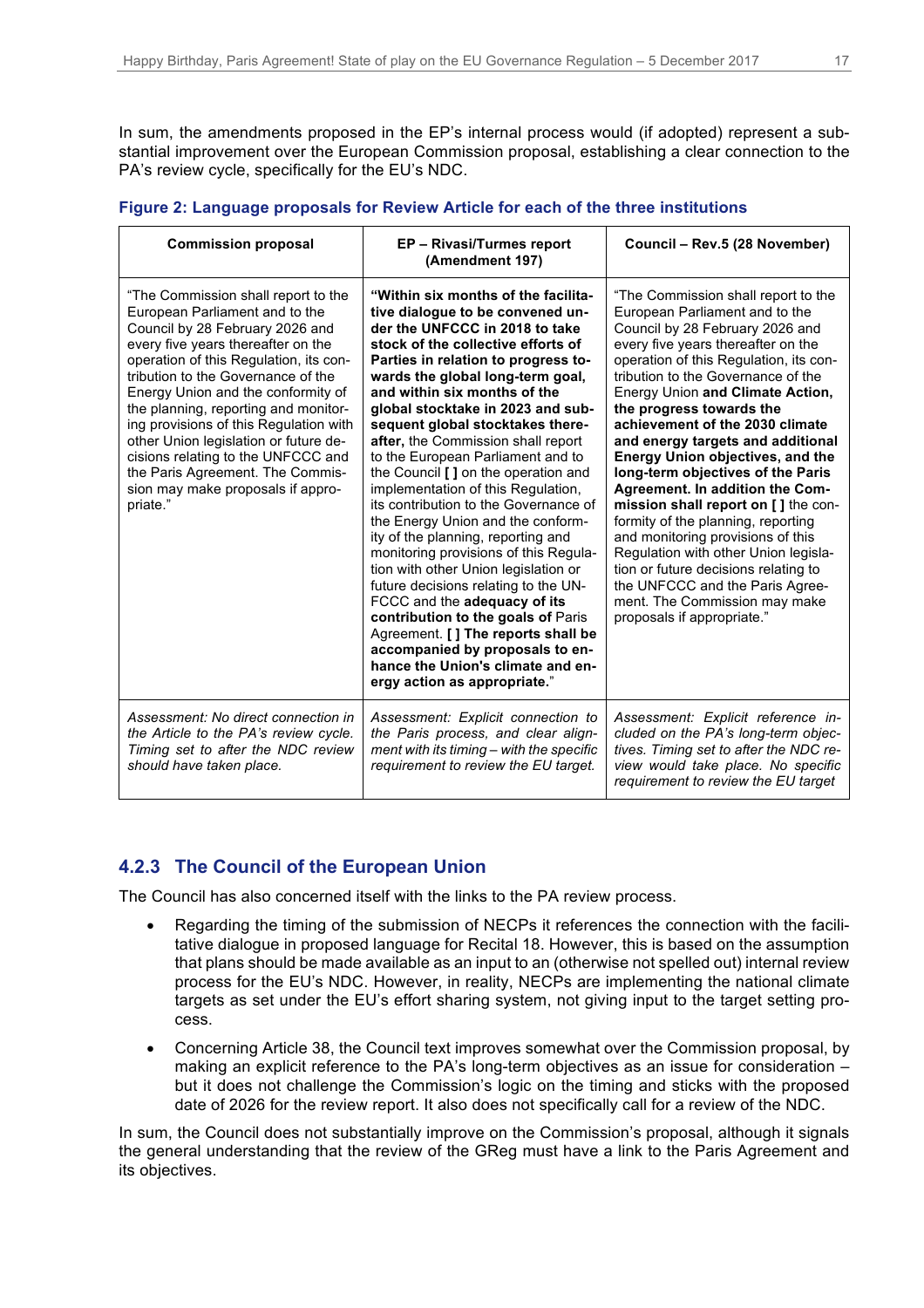#### **4.2.4 Summary**

The NDC review cycle is THE mechanism through which the Paris Agreement is meant to achieve its objectives. For the EU not to be implementing it in its own legislation, in the instrument meant to monitor progress towards its NDC, which even borrows elements from that same PA mechanism, is outright bewildering. It would leave any review of the EU's NDC in the hands of the Commission only (with a mandate from or Decision by the Heads of State and Government, with no proper decision-making process involving all institutions). While one can make an argument that information from the national level could contribute to a review of the NDC, the conception that the full updating of the NECPs should happen before there is a (potentially new) EU 2030 or 2035 target via a revised NDC is misguided.

The EU risks missing an opportunity to spell out process for a core element of the PA currently missing in the acquis if this gap is not filled by the other institutions. The Council only makes minor adjustments and does not provide for an actual mandate to review the NDC. In the EP there are no compromise amendments on the table, but amendments 197 and 1483 both provide the opportunity to turn the review under the GReg into a Paris compatible mechanism.

### **4.3 Paris Agreement, element 3: long-term strategies**

#### **Key GReg Articles: Article 14, Article 1, Article 3**

#### **4.3.1 The Commission proposal**

Having a dedicated long-term element in the EU 2030 governance system is essential, as pointed out in earlier work by Ecologic Institute and IDDRI $^{35}$ , because decisions taken in the next 5-10 years may well determine future emission pathways for many years beyond 2030. Policy choices and investment signals that extend or expand more carbon intensive infrastructure and practices would thus very likely make future reductions more costly – both economically and politically. Planning for 2030 must therefore be informed by the longer term direction, which requires drastic decarbonisation in all economic sectors. As per the Commission's proposal, the future EU climate and energy governance framework will have two separate, important planning documents, one for 2030, the NECPs, and one for the longer term, the LTS. Keeping these aligned represents thus a key challenge.

EU Member States already had the obligation to produce LTS in the form of Low Carbon Development Strategies (LCDS) under the MMR (Article 4 MMR) and needed to report on progress. However, as assessments have shown<sup>36</sup>, implementation at the national level has been fragmented and of variable quality – due certainly in part by the lack of a deadline and further specifications on content.

The Commission's proposal explicitly recognises the potential role of LTS in Recital 26: "Stable longterm low emission strategies are crucial to contribute towards economic transformation, jobs, growth and the achievement of broader sustainable development goals, as well as to move in a fair and costeffective manner towards the long-term goal set by the Paris Agreement." However, the role of the LTS as described in the proposal cannot quite live up to this important function. The proposal takes the existing MMR text on LCDS as a basis for defining LTS. Specifically, it includes the following:

- The proposal establishes a separate Article (14) on long-term strategies in an individual chapter (3) - as did the MMR.
- Article 14 makes preparation of an LTS mandatory for all MS and provides a submission date (which was lacking under the MMR) – but no longer puts the same obligation also on the Commission, on behalf of the EU.

 $35$  Sartor; Donat; Duwe; Umpfenbach (2017). Developing 2050 decarbonization strategies in the EU – full reference under footnote 10; Sartor, Oliver; Colombier, Michel; Spencer, Thomas (2015). Designing planning and reporting for good governance of the EU's post-2020 climate and energy goals. Working Paper. N°12/15, IDDRI, Paris. http://www.iddri.org/Publications/Collections/Idees-pour-le-debat/WP1215\_OS%20et%20al.\_EU%20governance.pdf

<sup>&</sup>lt;sup>36</sup> Wallace-Jones, Jane; Achampong, Lela; White, Adam (2017). Full reference under footnote 11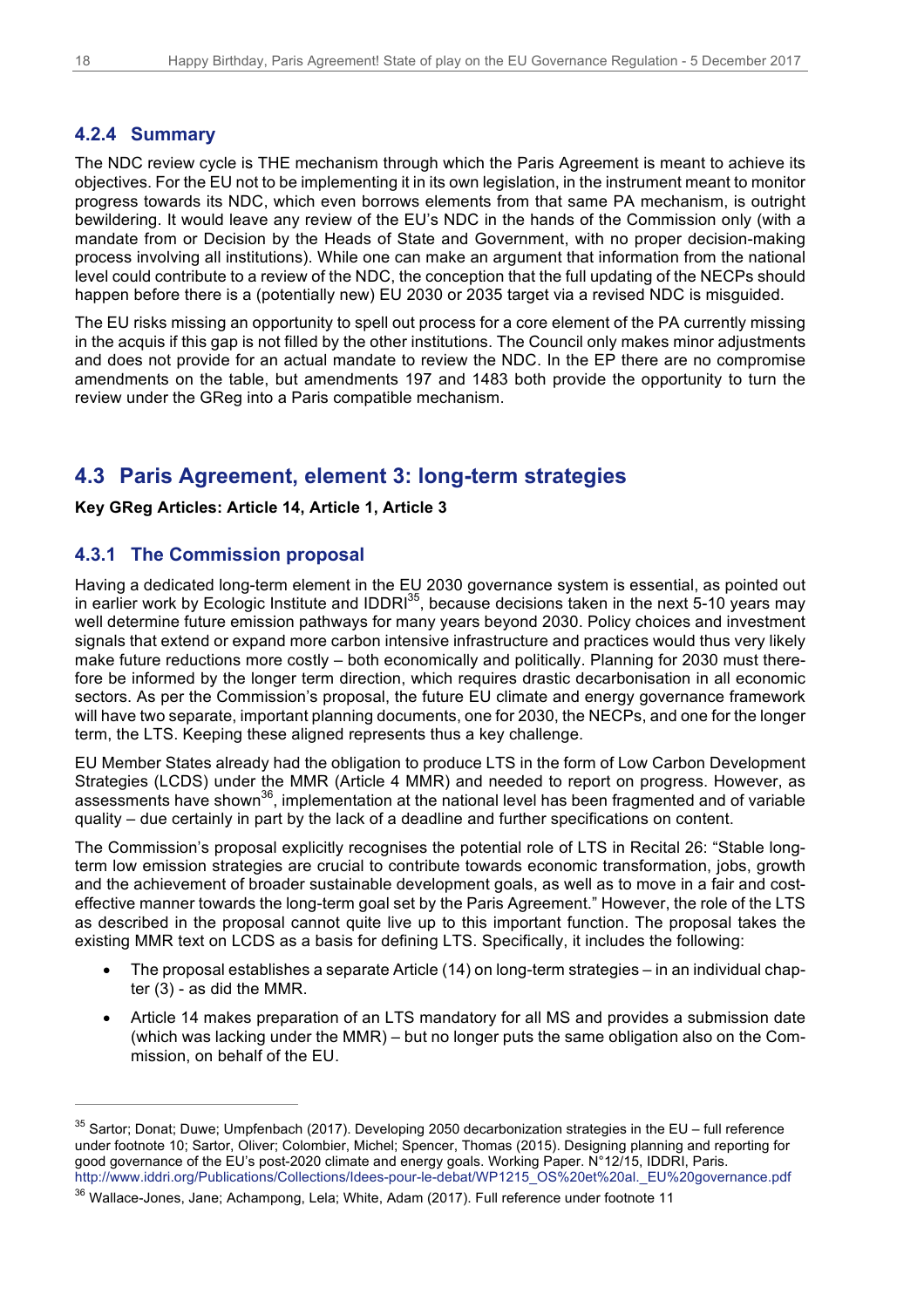- The submission date is 2020, which is in line with decision 1.CP21, but two years later than draft NECPs, clearly putting short term plans first in the sequence.
- The timeframe for LTS is set to 50 years (meaning: 2070 and beyond, for future iterations)
- Article 14 provides only very little detail for content (compared to the specifics for NECPs)
- The proposal mentions the contribution to the PA long-term goal, but only the EU's specific 2050 emission reduction goal of -80-95 % (as decided in 2009) to guide LTS in living up to this (see section 4.1 above).
- The Commission's Article 14 does not provide a template nor a process to develop one meaning that there is no guarantee on comparability of national strategies or even on similar standards being applied.
- Moreover, the proposal does not foresee any process of external review, and no interim updating beyond 10 year submissions (2020, 2030, 2040…)
- Additionally, Article 14 para 3 states that LTS and NECPs "should be consistent with each other".

In sum, the European Commission's proposed text improves slightly over the MMR, by adding a deadline and referencing the objectives of the Paris Agreement – but the proposal does not provide assurance of the quality of national LTS and clearly risks a misalignment of 2030 NECPs and LTS through the submission sequence.

#### **4.3.2 The European Parliament**

 $\overline{a}$ 

The European Parliament has clearly considered the role of LTS and places importance on them and their role in the future EU governance system, as a means of thinking through and preparing for the transformation (see e.g. Amendment 26 from the Rivasi/Turmes draft report<sup>37</sup>). Several CAs making reference to the long-term strategies are currently on the table.

- CA 1 on Article 1 (on behalf of EPP, S&D, ECR, ALDE, Greens/EFA, GUE, EFDD) directly mentions as an overall objective of the governance mechanism "to implement long-term climate and energy strategies".
- CA 2A on Article 3 (on behalf of S&D, ALDE, Greens/EFA, EFDD) aims to improve on the consistency between LTS and NECPs, by listing this as a requirement in the development of NECPs by Member States
- CA 4 on Article 4(a)(2) (on behalf of S&D, ALDE, Greens/EFA, EFDD) inserts an additional requirement for the information to be contained in NECPs, which is to provide LULUCF "trajectories (…) consistent with the long-term climate and energy strategies as referred to in Article  $14"$ .
- CA 5A on Article 4(a)(2) (on behalf of S&D, ALDE, Greens/EFA, EFDD) expands the consistency assurance, specifying that "Member State's trajectories for the overall share of renewable energy in final energy consumption from 2031 onwards shall be consistent with the longterm climate and energy strategies."
- CA 13 on Article 10 (on behalf of EPP, S&D, ECR, ALDE, Greens/EFA, EFDD) adds development of LTS to the processes that should allow for public consultation and stakeholder access.

<sup>&</sup>lt;sup>37</sup> "Member States should develop long term climate and energy strategies for 2050 and beyond identifying the necessary transformations in different sectors that are necessary to shift to a renewable energy system and achieve the goals of the Paris Agreement. The strategies should be consistent with the Union fair share of remaining global carbon budget and should be developed in an open and transparent manner and with the full involvement of relevant stakeholders. The integrated national energy and climate plans should be based on the long term climate and energy strategies and consistent with them." (Recital 23 a)) - In: Rivasi, Michèle; Turmes, Claude (2017), see footnote 21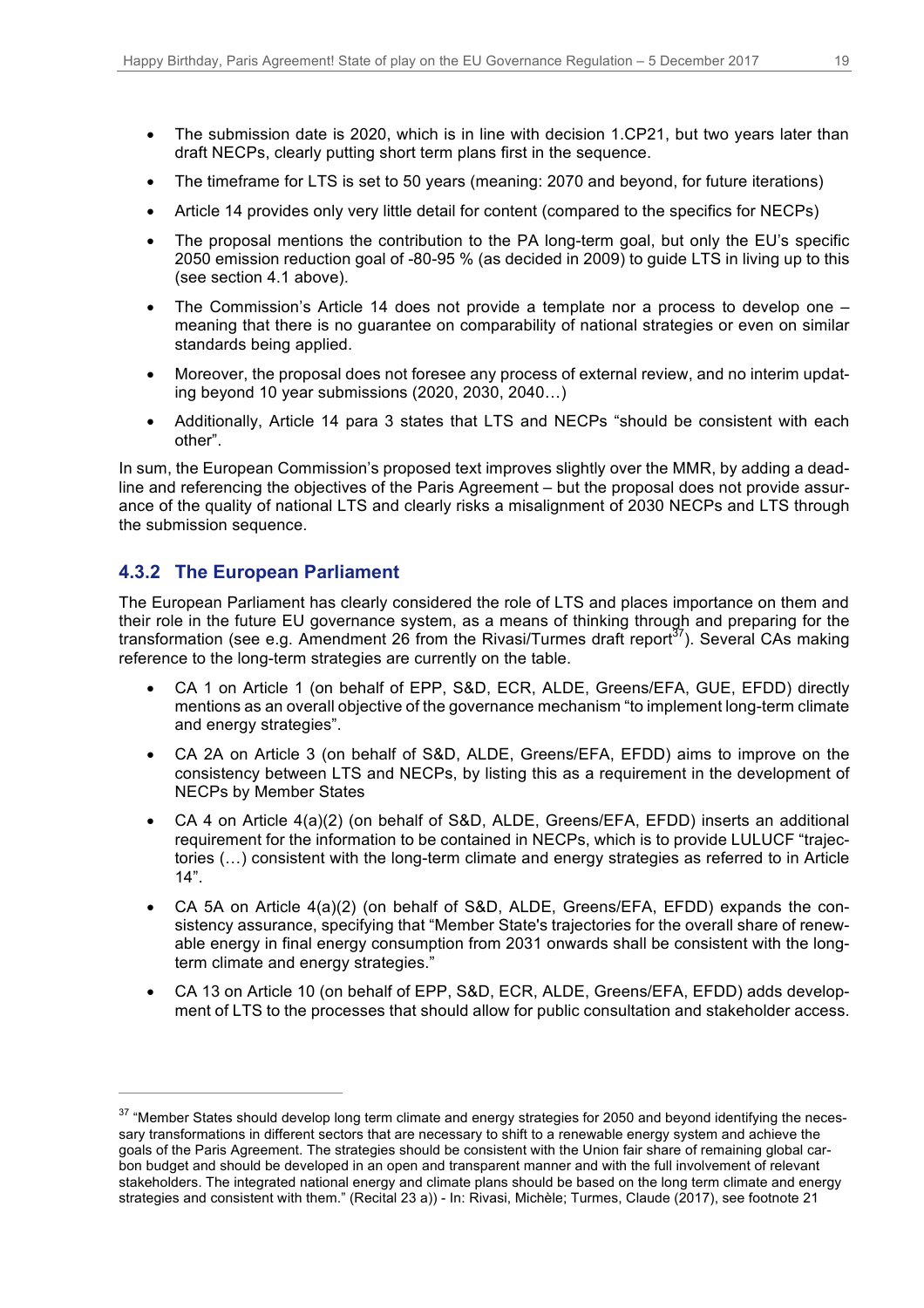- CA 14 on Article 10 (on behalf of S&D, ALDE, Greens/EFA, EFDD) would establish permanent Multilevel Climate and Energy Dialogue Platforms in every Member State, which should also be consulted on LTSs.
- CA 66 on Recital 12 (on behalf of S&D, ALDE, Greens/EFA, EFDD) specifies that "a mandatory template for the long-term climate and energy strategies should be introduced to ensure their quality and comparability". This template is proposed as a separate Annex II a under CA 45 (on behalf of S&D, ALDE, Greens/EFA, GUE, EFDD)

Two competing consolidated amendments exist on Article 14 (of clearly different level of stringency) but both represent an improvement over the Commission's proposal -one small, one large. These are analysed in more detail in the paragraph below:

**CA 18 A** on Article 14 (on behalf of S&D, ALDE, Greens/EFA, EFDD)

- This CA changes the focus of the LTS to a 30 years perspective (from 50 by the Commission), meaning planning for 2050 for the first submission
- It brings submission date forward by 1 year to 2019, making the preparation and delivery nearly parallel to those for NECPs, which increases the potential for alignment significantly.
- The amendment requests LTS every 5 years making it the same cycle duration as for NECPs and the Paris NDC review cycle.
- In addition, it specifically strengthens the language on consistency between NECPs and LTS (from should to shall).
- Moreover, it extends the obligation to produce a strategy to the EU itself via the European Commission (as it was in the MMR).
- The CA expands the reference to long-term targets and adds in additional ones, such as regarding renewable energy (see also section 4.2 above).
- It also provides additional detail on the content of LTS and stipulates a separate template be included as Annex to the GReg, and foresees a process for adjusting it (via a delegated act).
- It explicitly stresses the importance of public consultation (as CA 13 on Article 10).
- The CA adds a separate paragraph on support from the Commission for Member States, incl. providing guidance during implementation.
- Lastly, it adds an assessment of national LTS by the Commission and foresees the possibility of recommendations from the Commission – without, however, specifying a process for them (or any follow-up).

**CA 18 B** on Article 14 (on behalf of EPP, ECR) contains the following specifics.

- It also extends obligation to the Union (via the Commission) and suggests a 30-year focus.
- It keeps the 2020 submission date, and submissions at 10 years meaning that NECPs and LTS would not be developed in parallel and be less closely aligned as under CA 14 A.
- It does, however, strengthen the language on the consistency between NECPs and LTS (from should to shall).
- It expands the language on long-term objectives, mentions decarbonisation and a carbon neutral energy system, but makes no specific reference to an economy-wide long term target.
- It also includes the para on explicit support from the Commission for Member States, incl. guidance during implementation and mentions stakeholder consultation but lacks of a template.
- It also includes the option for the Commission to issue recommendations to MS, without specifying process.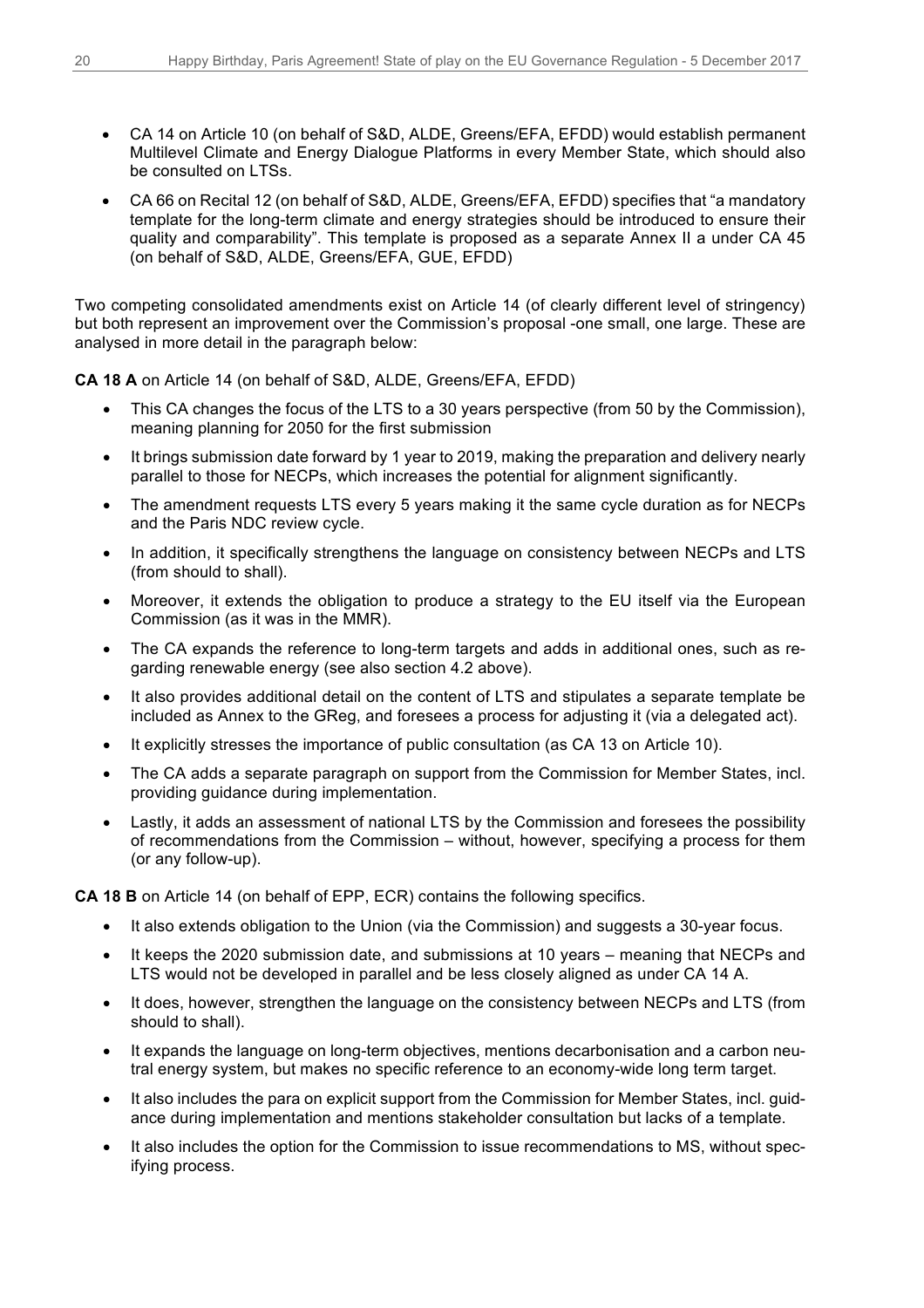The key distinction between CA 14 A and 14 B thus lie in three main areas: the specific long-term objectives, the detail on content of the LTS and the means by which the alignment between NECPs and LTS can happen – with 14 A being stronger on all points.

In sum, the EP amendments provide ample potential for improvements over the Commission proposal on long-term strategies, with clear qualitative differences between CAs 14 A and 14 B - with CA 14 A providing for a stronger integration of the long-term dimension.

### **4.3.3 The Council of the European Union**

The role of LTS has also received attention in the negotiations at Council level. The following noteworthy changes to the Commission's proposal have been introduced as of Rev.5:

- The Council language puts LTS at the heart of the Governance system, alongside NECPs, mentions LTS first in Article 1.1: "The governance mechanism shall be based on national longterm low emission strategies, integrated national energy and climate plans…"
- In Article 3.2, the Council document includes explicitly the requirement that Member States shall make their NECPs consistent with their LTS (similar to language used in the EP's CA 2).
- In Article 14 it also strengthens the consistency between the two planning documents, making this an obligation - NECPs "shall be consistent with [ ] the long-term low emission strategies referred to in this Article." This is also a change included in both CA 14 A and 14 B in the EP.
- There are only a few other changes to Article 14, with the most significant being a limitation of the focus to 30 years (2050 and beyond), away from the 2070 time horizon proposed by the Commission. Again, this change is also proposed by both CA 14 A and 14 B in the EP.
- Since the Council text puts the submission date for NECPs back by one year compared to the Commission proposal, there is a smaller temporal gap (of only one year) between the submission deadlines between draft NECPs and LTS, which may make the consistency challenge a little easier – but still creates the risk that NECPs do not take the post-2030 perspective into account sufficiently.

In sum, the Council text provides for a slight strengthening of LTS in the overall system, and some dedicated improvement on the alignment between NECPs and LTS, but does not go far enough to minimise the risk of a disconnect between 2030 and 2050. It also does not provide any additional specification of the content of LTS, or a process for follow up and an assessment.

#### **4.3.4 Summary**

The Commission proposal does establish LTS as a mandatory element of future planning by EU Member States – but it risks creating them as an afterthought, with the 2030 NECPs having created facts on policy and energy and climate trajectories that may not be in line with long-term objectives. By many measures, LTS are given a second-rate status to the NECPs (also on content and process), when the two should ideally be well aligned if not closely integrated with one another.

Both the possible EP amendments (some more, some less) and the current Council consensus give LTS more weight and put them one more equal footing with NECPs, but only the changes on the table in the EP could improve on the situation significantly, including the timing of the two planning processes, the specification of content and a process for frequent updating (alongside the NECPs).

LTS could also help by providing a broader perspective. Europe could use a positive narrative about the future – at the level of the Union as well as in individual Member States. Long-term climate strategies could be one vehicle to start this conversation and combine socio-economic and climate change concerns and goals into a joint up positive vision.